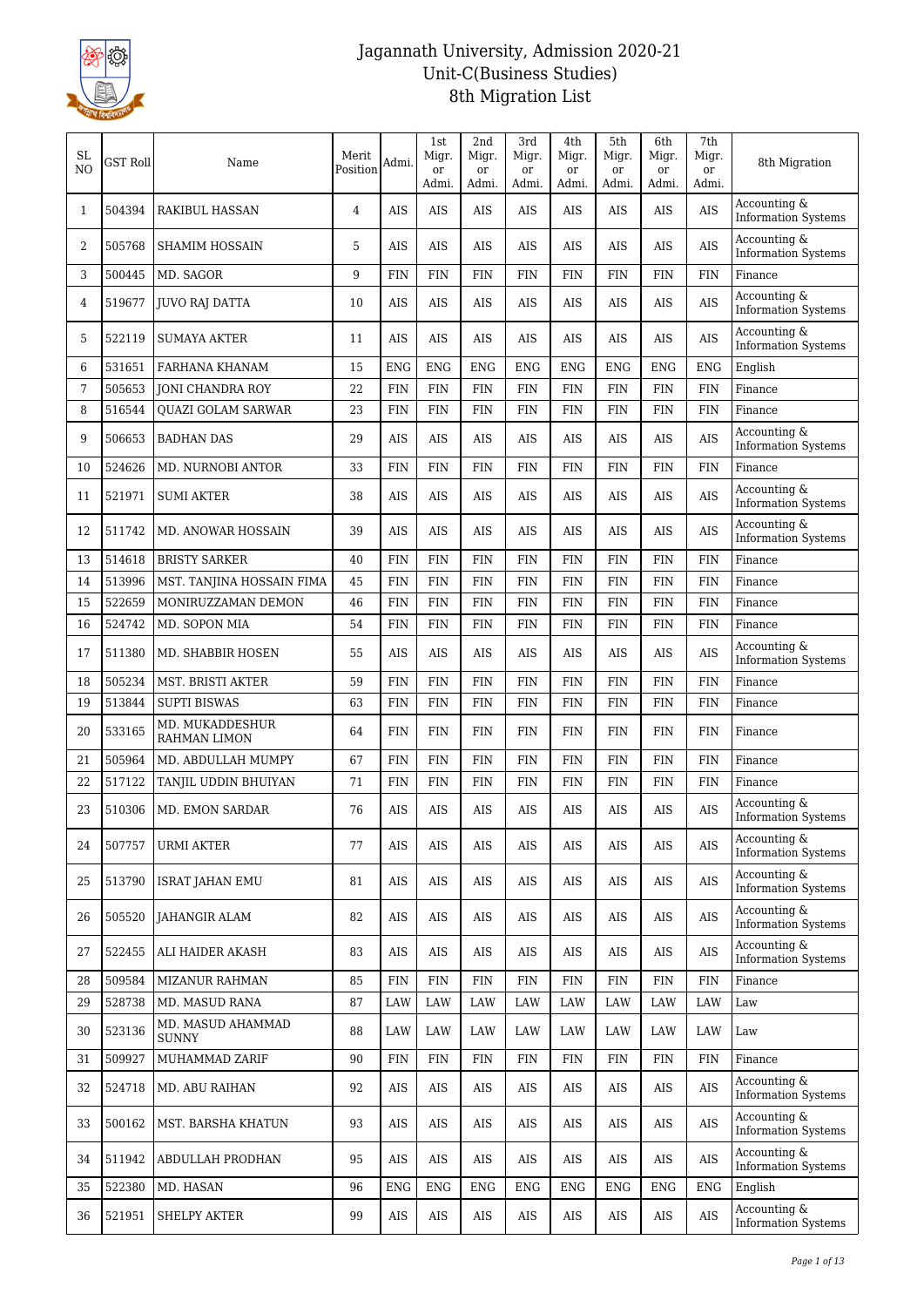

| 37 | 510370 | MD. FOZLEY RABBI                    | 100 | <b>AIS</b>   | <b>AIS</b> | AIS        | <b>AIS</b> | AIS        | AIS        | AIS        | <b>AIS</b> | Accounting &<br><b>Information Systems</b> |
|----|--------|-------------------------------------|-----|--------------|------------|------------|------------|------------|------------|------------|------------|--------------------------------------------|
| 38 | 526055 | ZAHEDUL ISLAM                       | 101 | <b>AIS</b>   | <b>AIS</b> | <b>AIS</b> | AIS        | <b>AIS</b> | AIS        | <b>AIS</b> | <b>AIS</b> | Accounting &<br><b>Information Systems</b> |
| 39 | 510533 | MD. ASHIK ALI                       | 106 | LAW          | LAW        | LAW        | LAW        | LAW        | LAW        | <b>LAW</b> | LAW        | Law                                        |
| 40 | 528739 | <b>ARIFUL ISLAM</b>                 | 107 | <b>AIS</b>   | AIS        | <b>AIS</b> | <b>AIS</b> | <b>AIS</b> | AIS        | AIS        | <b>AIS</b> | Accounting &<br><b>Information Systems</b> |
| 41 | 525076 | SHAKIRUL ISLAM                      | 108 | <b>FIN</b>   | <b>FIN</b> | <b>FIN</b> | <b>FIN</b> | <b>FIN</b> | <b>FIN</b> | <b>FIN</b> | <b>FIN</b> | Finance                                    |
| 42 | 518337 | MD.LIMON                            | 110 | <b>AIS</b>   | <b>AIS</b> | <b>AIS</b> | AIS        | <b>AIS</b> | AIS        | AIS        | <b>AIS</b> | Accounting &<br><b>Information Systems</b> |
| 43 | 519084 | <b>RIPON HOSSAIN</b>                | 118 | <b>FIN</b>   | <b>FIN</b> | <b>FIN</b> | <b>FIN</b> | <b>FIN</b> | <b>FIN</b> | FIN        | <b>FIN</b> | Finance                                    |
| 44 | 513268 | MEZBA UDDIN                         | 119 | <b>FIN</b>   | <b>FIN</b> | <b>FIN</b> | <b>FIN</b> | <b>FIN</b> | <b>FIN</b> | FIN        | <b>FIN</b> | Finance                                    |
| 45 | 500462 | MD. RAKIB HOSSAIN                   | 120 | <b>AIS</b>   | AIS        | <b>AIS</b> | AIS        | <b>AIS</b> | AIS        | AIS        | <b>AIS</b> | Accounting &<br><b>Information Systems</b> |
| 46 | 512137 | <b>RONY AHMED</b>                   | 121 | <b>AIS</b>   | <b>AIS</b> | <b>AIS</b> | AIS        | <b>AIS</b> | AIS        | <b>AIS</b> | <b>AIS</b> | Accounting &<br><b>Information Systems</b> |
| 47 | 507525 | MD. ALI AZGOR                       | 122 | <b>FIN</b>   | <b>FIN</b> | <b>FIN</b> | <b>FIN</b> | <b>FIN</b> | <b>FIN</b> | <b>FIN</b> | <b>FIN</b> | Finance                                    |
| 48 | 524802 | <b>ANTOR BOSAK</b>                  | 124 | <b>FIN</b>   | <b>FIN</b> | <b>FIN</b> | <b>FIN</b> | <b>FIN</b> | <b>FIN</b> | <b>FIN</b> | <b>FIN</b> | Finance                                    |
| 49 | 513979 | <b>MORIOM AKTER</b>                 | 127 | <b>FIN</b>   | <b>FIN</b> | <b>FIN</b> | <b>FIN</b> | <b>FIN</b> | <b>FIN</b> | FIN        | <b>FIN</b> | Finance                                    |
| 50 | 529875 | MD. HRIDOY HOSSAIN                  | 130 | LAW          | LAW        | LAW        | <b>LAW</b> | LAW        | LAW        | LAW        | LAW        | Law                                        |
| 51 | 502735 | <b>SAMIRON ROY</b>                  | 133 | <b>ENG</b>   | <b>ENG</b> | <b>ENG</b> | <b>ENG</b> | <b>ENG</b> | <b>ENG</b> | <b>ENG</b> | <b>ENG</b> | English                                    |
| 52 | 531028 | <b>SAYLA KHANAM</b>                 | 136 | <b>AIS</b>   | AIS        | <b>AIS</b> | <b>AIS</b> | <b>AIS</b> | AIS        | AIS        | <b>AIS</b> | Accounting &<br><b>Information Systems</b> |
| 53 | 531345 | MD. SAJIB MOLLA                     | 141 | <b>AIS</b>   | <b>AIS</b> | <b>AIS</b> | AIS        | AIS        | AIS        | <b>AIS</b> | <b>AIS</b> | Accounting &<br><b>Information Systems</b> |
| 54 | 500452 | MAHABUB ALAM                        | 143 | AIS          | AIS        | AIS        | AIS        | AIS        | AIS        | AIS        | <b>AIS</b> | Accounting &<br><b>Information Systems</b> |
| 55 | 509013 | SHAHED MAHMUD                       | 144 | <b>FIN</b>   | <b>FIN</b> | <b>FIN</b> | <b>FIN</b> | <b>FIN</b> | <b>FIN</b> | FIN        | <b>FIN</b> | Finance                                    |
| 56 | 502532 | TAYEBA JANNAT                       | 149 | <b>AIS</b>   | AIS        | <b>AIS</b> | <b>AIS</b> | <b>AIS</b> | AIS        | AIS        | <b>AIS</b> | Accounting &<br><b>Information Systems</b> |
| 57 | 517854 | MD. HASIB                           | 150 | <b>AIS</b>   | <b>AIS</b> | <b>AIS</b> | AIS        | <b>AIS</b> | AIS        | <b>AIS</b> | <b>AIS</b> | Accounting &<br><b>Information Systems</b> |
| 58 | 500601 | ANUPAM GHOSH                        | 151 | <b>FIN</b>   | <b>FIN</b> | <b>FIN</b> | <b>FIN</b> | <b>FIN</b> | <b>FIN</b> | <b>FIN</b> | <b>FIN</b> | Finance                                    |
| 59 | 527696 | <b>MD. AKASH HOSSAIN</b>            | 153 | ${\rm FIN}$  | <b>FIN</b> | <b>FIN</b> | <b>FIN</b> | <b>FIN</b> | FIN        | FIN        | <b>FIN</b> | Finance                                    |
| 60 | 527097 | THAMID AWSAF RIAD                   | 154 | <b>AIS</b>   | <b>AIS</b> | <b>AIS</b> | AIS        | <b>AIS</b> | AIS        | <b>AIS</b> | <b>AIS</b> | Accounting &<br><b>Information Systems</b> |
| 61 | 529253 | MOST. TASMIN JAHAN<br><b>SWEETY</b> | 155 | AIS          | AIS        | AIS        | AIS        | AIS        | AIS        | AIS        | <b>AIS</b> | Accounting &<br><b>Information Systems</b> |
| 62 | 529801 | MD. MOMINAR RAHMAN<br><b>MUNNA</b>  | 160 | LAW          | LAW        | LAW        | LAW        | LAW        | LAW        | LAW        | LAW        | Law                                        |
| 63 | 500144 | MST. SANJIDA PARVIN MIM             | 163 | AIS          | AIS        | AIS        | AIS        | AIS        | AIS        | AIS        | AIS        | Accounting &<br><b>Information Systems</b> |
| 64 | 522948 | MD. HELAL UDDIN                     | 164 | <b>FIN</b>   | <b>FIN</b> | <b>FIN</b> | FIN        | <b>FIN</b> | <b>FIN</b> | FIN        | <b>FIN</b> | Finance                                    |
| 65 | 521044 | <b>FAHIM SHAHREAR</b>               | 169 | <b>MKT</b>   | MKT        | <b>MKT</b> | <b>MKT</b> | <b>MKT</b> | <b>MKT</b> | <b>MKT</b> | MKT        | Marketing                                  |
| 66 | 522614 | MD. KAWSER ALAM                     | 173 | <b>ENG</b>   | <b>ENG</b> | <b>ENG</b> | <b>ENG</b> | <b>ENG</b> | <b>ENG</b> | <b>ENG</b> | <b>ENG</b> | English                                    |
| 67 | 524909 | TAIP AHMED MOON                     | 174 | AIS          | AIS        | AIS        | AIS        | AIS        | AIS        | AIS        | AIS        | Accounting &<br><b>Information Systems</b> |
| 68 | 519553 | <b>BIJOY BANIK</b>                  | 177 | FIN          | <b>FIN</b> | FIN        | FIN        | FIN        | FIN        | FIN        | <b>FIN</b> | Finance                                    |
| 69 | 504384 | KAUSAR HOSSAIN                      | 178 | AIS          | AIS        | AIS        | AIS        | AIS        | AIS        | AIS        | <b>AIS</b> | Accounting &<br><b>Information Systems</b> |
| 70 | 502872 | MD SELIM TARAFDER                   | 180 | LAW          | LAW        | LAW        | LAW        | LAW        | LAW        | LAW        | LAW        | Law                                        |
| 71 | 524433 | TOMALIKA AKTHER                     | 184 | AIS          | AIS        | AIS        | AIS        | AIS        | AIS        | AIS        | AIS        | Accounting &<br><b>Information Systems</b> |
| 72 | 516566 | MOHAMMAD MAHERAB<br><b>HOSSAIN</b>  | 185 | MGT          | MGT        | <b>MGT</b> | MGT        | <b>MGT</b> | <b>MGT</b> | <b>MGT</b> | <b>MGT</b> | <b>Management Studies</b>                  |
| 73 | 527699 | MAHABUR RAHMAN                      | 186 | $\text{FIN}$ | <b>FIN</b> | <b>FIN</b> | <b>FIN</b> | FIN        | <b>FIN</b> | FIN        | <b>FIN</b> | Finance                                    |
| 74 | 500388 | MD RANA ISLAM                       | 189 | AIS          | AIS        | AIS        | AIS        | AIS        | AIS        | AIS        | AIS        | Accounting &<br><b>Information Systems</b> |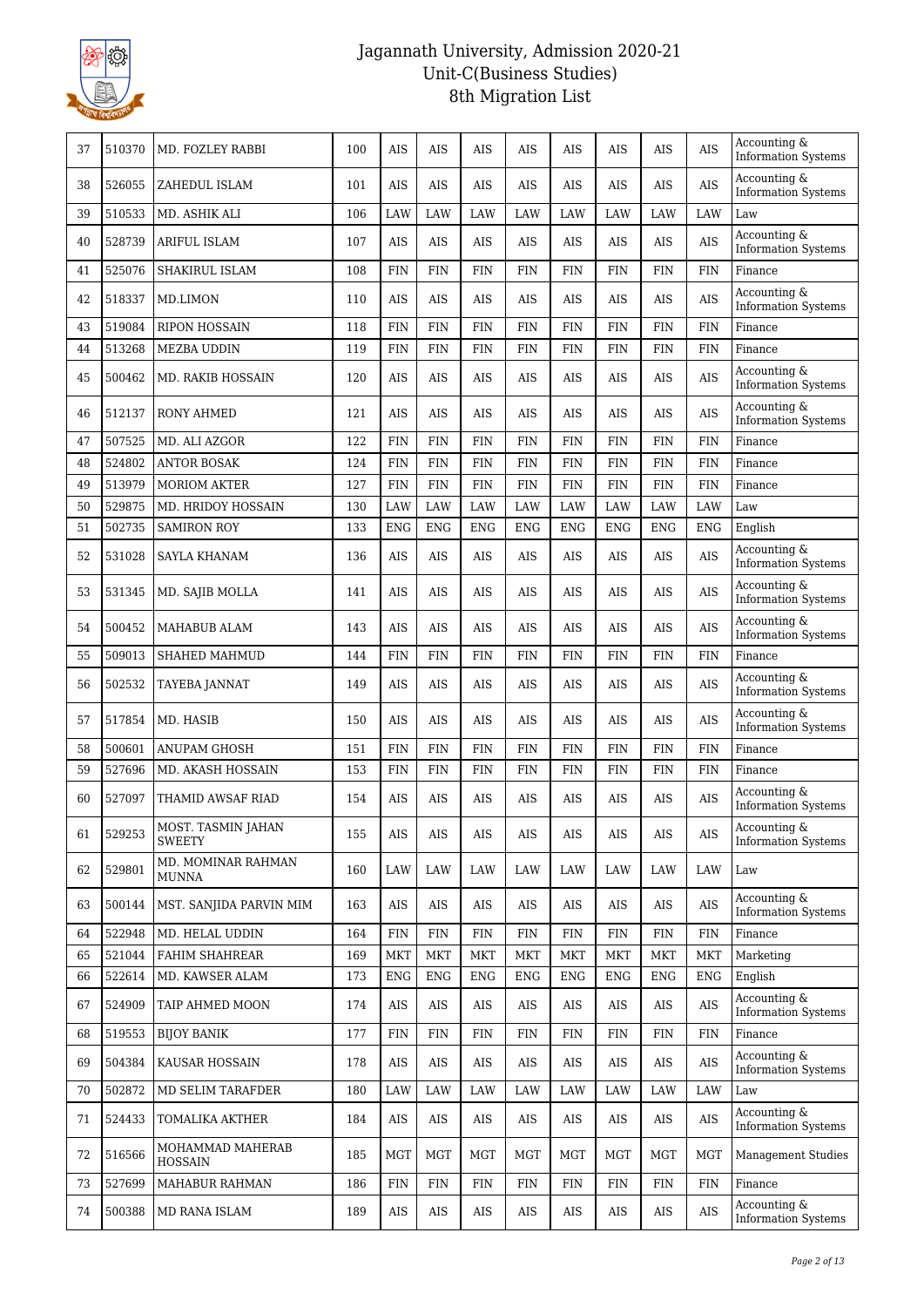

| 75  | 519138 | <b>NOOR MOHAMMAD</b>      | 190 | <b>FIN</b> | <b>FIN</b> | <b>FIN</b> | <b>FIN</b> | <b>FIN</b> | <b>FIN</b> | <b>FIN</b> | FIN        | Finance                                    |
|-----|--------|---------------------------|-----|------------|------------|------------|------------|------------|------------|------------|------------|--------------------------------------------|
| 76  | 502918 | MRINAL SINGHO             | 194 | <b>MKT</b> | <b>MKT</b> | <b>MKT</b> | <b>MKT</b> | <b>MKT</b> | <b>MKT</b> | <b>MKT</b> | <b>MKT</b> | Marketing                                  |
| 77  | 527768 | MONIRUZZAMAN              | 200 | AIS        | AIS        | AIS        | AIS        | AIS        | AIS        | AIS        | <b>AIS</b> | Accounting &<br><b>Information Systems</b> |
| 78  | 528708 | MD. ABDUL MOMIN KHAN      | 201 | <b>FIN</b> | <b>FIN</b> | <b>FIN</b> | <b>FIN</b> | <b>FIN</b> | <b>FIN</b> | <b>FIN</b> | <b>FIN</b> | Finance                                    |
| 79  | 500419 | <b>MD.EMON HOSSAIN</b>    | 204 | <b>FIN</b> | <b>FIN</b> | <b>FIN</b> | <b>FIN</b> | <b>FIN</b> | <b>FIN</b> | <b>FIN</b> | <b>FIN</b> | Finance                                    |
| 80  | 516633 | ABEDUR RAHMAN             | 206 | <b>AIS</b> | <b>AIS</b> | AIS        | AIS        | AIS        | AIS        | <b>AIS</b> | <b>AIS</b> | Accounting &<br><b>Information Systems</b> |
| 81  | 524419 | <b>JINNATUN NOOR ARPA</b> | 207 | <b>FIN</b> | <b>FIN</b> | <b>FIN</b> | <b>FIN</b> | <b>FIN</b> | <b>FIN</b> | <b>FIN</b> | <b>FIN</b> | Finance                                    |
| 82  | 533189 | <b>BISHAL NANDI</b>       | 208 | <b>MGT</b> | <b>MGT</b> | <b>MGT</b> | <b>MGT</b> | <b>MGT</b> | <b>MGT</b> | <b>MGT</b> | <b>MGT</b> | <b>Management Studies</b>                  |
| 83  | 502233 | MD. HAFIZUR RAHMAN        | 209 | LAW        | <b>LAW</b> | LAW        | LAW        | LAW        | LAW        | LAW        | LAW        | Law                                        |
| 84  | 516320 | NOWROSE FARHAN ALVY       | 211 | <b>FIN</b> | <b>FIN</b> | <b>FIN</b> | <b>FIN</b> | <b>FIN</b> | <b>FIN</b> | <b>FIN</b> | <b>FIN</b> | Finance                                    |
| 85  | 514012 | <b>SUSMITA DABNATH</b>    | 213 | <b>FIN</b> | <b>FIN</b> | <b>FIN</b> | <b>FIN</b> | <b>FIN</b> | <b>FIN</b> | <b>FIN</b> | <b>FIN</b> | Finance                                    |
| 86  | 529642 | MD. ABU BAKAR SIDDIQUE    | 214 | <b>AIS</b> | <b>AIS</b> | AIS        | AIS        | AIS        | AIS        | AIS        | <b>AIS</b> | Accounting &<br><b>Information Systems</b> |
| 87  | 506765 | MD. SAKIB MAHMUD SABBIR   | 215 | <b>AIS</b> | <b>AIS</b> | <b>AIS</b> | AIS        | AIS        | <b>AIS</b> | AIS        | <b>AIS</b> | Accounting &<br><b>Information Systems</b> |
| 88  | 510920 | MD. RAKIBUL HASAN         | 216 | <b>AIS</b> | <b>AIS</b> | AIS        | AIS        | AIS        | AIS        | <b>AIS</b> | <b>AIS</b> | Accounting &<br><b>Information Systems</b> |
| 89  | 518369 | <b>EMON</b>               | 222 | AIS        | AIS        | AIS        | AIS        | AIS        | AIS        | AIS        | <b>AIS</b> | Accounting &<br><b>Information Systems</b> |
| 90  | 508166 | <b>MARIYA MURSHIDA</b>    | 226 | <b>AIS</b> | <b>AIS</b> | <b>AIS</b> | <b>AIS</b> | <b>AIS</b> | <b>AIS</b> | <b>AIS</b> | AIS        | Accounting &<br><b>Information Systems</b> |
| 91  | 524629 | MD.PARVES ISLAM DURJOY    | 229 | <b>FIN</b> | <b>FIN</b> | <b>FIN</b> | <b>FIN</b> | <b>FIN</b> | <b>FIN</b> | <b>FIN</b> | <b>FIN</b> | Finance                                    |
| 92  | 531712 | <b>RUNA AKTER</b>         | 231 | <b>FIN</b> | <b>FIN</b> | <b>FIN</b> | <b>FIN</b> | <b>FIN</b> | <b>FIN</b> | <b>FIN</b> | <b>FIN</b> | Finance                                    |
| 93  | 526310 | <b>JAHEDUR RAHMAN</b>     | 238 | AIS        | AIS        | AIS        | AIS        | AIS        | AIS        | AIS        | AIS        | Accounting &<br><b>Information Systems</b> |
| 94  | 505598 | <b>NURHANA SADIA</b>      | 239 | <b>AIS</b> | <b>AIS</b> | <b>AIS</b> | <b>AIS</b> | <b>AIS</b> | <b>AIS</b> | <b>AIS</b> | <b>AIS</b> | Accounting &<br><b>Information Systems</b> |
| 95  | 505864 | MD. ASIB HOSSAIN MOHON    | 241 | <b>FIN</b> | <b>FIN</b> | <b>FIN</b> | <b>FIN</b> | <b>FIN</b> | <b>FIN</b> | <b>FIN</b> | <b>FIN</b> | Finance                                    |
| 96  | 505663 | MD. MORSALIN PRAMANIK     | 244 | <b>FIN</b> | <b>FIN</b> | <b>FIN</b> | <b>FIN</b> | <b>FIN</b> | <b>FIN</b> | <b>FIN</b> | <b>FIN</b> | Finance                                    |
| 97  | 522550 | <b>RIDOY HASAN</b>        | 247 | LAW        | LAW        | LAW        | LAW        | LAW        | LAW        | LAW        | LAW        | Law                                        |
| 98  | 517669 | <b>UDDIP DEY</b>          | 248 | AIS        | <b>AIS</b> | <b>AIS</b> | <b>AIS</b> | AIS        | AIS        | AIS        | <b>AIS</b> | Accounting &<br><b>Information Systems</b> |
| 99  | 512442 | <b>FATEMA AKTHER</b>      | 250 | <b>FIN</b> | <b>FIN</b> | <b>FIN</b> | <b>FIN</b> | <b>FIN</b> | <b>FIN</b> | <b>FIN</b> | <b>FIN</b> | Finance                                    |
| 100 | 503592 | ASHIKUR RAHMAN            | 254 | AIS        | AIS        | AIS        | AIS        | AIS        | AIS        | AIS        | AIS        | Accounting &<br><b>Information Systems</b> |
| 101 | 518344 | MD. SAJID                 | 258 | AIS        | AIS        | AIS        | AIS        | AIS        | AIS        | AIS        | <b>AIS</b> | Accounting &<br><b>Information Systems</b> |
| 102 | 509891 | S. M. REJAUL KARIM        | 260 | AIS        | AIS        | AIS        | AIS        | AIS        | AIS        | AIS        | <b>AIS</b> | Accounting &<br><b>Information Systems</b> |
| 103 | 522684 | SHAHEEL MOHAMMED SHAD     | 261 | AIS        | AIS        | AIS        | AIS        | AIS        | AIS        | AIS        | <b>AIS</b> | Accounting &<br><b>Information Systems</b> |
| 104 | 513686 | YEASIN ARAFATH            | 262 | AIS        | <b>FIN</b> | <b>FIN</b> | <b>FIN</b> | <b>FIN</b> | <b>FIN</b> | FIN        | <b>FIN</b> | Finance                                    |
| 105 | 516902 | PRONOY SARKER             | 263 | AIS        | AIS        | AIS        | AIS        | AIS        | AIS        | AIS        | <b>AIS</b> | Accounting &<br><b>Information Systems</b> |
| 106 | 514420 | MOST. ARJUDA AKTER TIHA   | 264 | $\rm AIS$  | $\rm{AIS}$ | AIS        | AIS        | AIS        | AIS        | AIS        | <b>AIS</b> | Accounting &<br><b>Information Systems</b> |
| 107 | 500360 | ISHRAT JAHAN NOURIN       | 265 | AIS        | AIS        | AIS        | AIS        | AIS        | AIS        | AIS        | <b>AIS</b> | Accounting &<br><b>Information Systems</b> |
| 108 | 531785 | SIFAT ARA DIBA            | 266 | LAW        | LAW        | LAW        | LAW        | LAW        | LAW        | LAW        | LAW        | Law                                        |
| 109 | 527053 | MOSHARAF FAHIM            | 267 | AIS        | AIS        | AIS        | AIS        | AIS        | AIS        | AIS        | AIS        | Accounting &<br><b>Information Systems</b> |
| 110 | 527377 | AMINUL ISLAM NIHAT        | 268 | <b>MGT</b> | MGT        | <b>MGT</b> | <b>MGT</b> | <b>MGT</b> | <b>MGT</b> | <b>MGT</b> | <b>MGT</b> | <b>Management Studies</b>                  |
| 111 | 529677 | MD. RUHUL AMIN SARKAR     | 269 | AIS        | AIS        | AIS        | AIS        | AIS        | AIS        | AIS        | <b>AIS</b> | Accounting &<br><b>Information Systems</b> |
| 112 | 518438 | <b>SOVOTH DAS</b>         | 271 | AIS        | AIS        | AIS        | AIS        | AIS        | AIS        | AIS        | <b>AIS</b> | Accounting &<br><b>Information Systems</b> |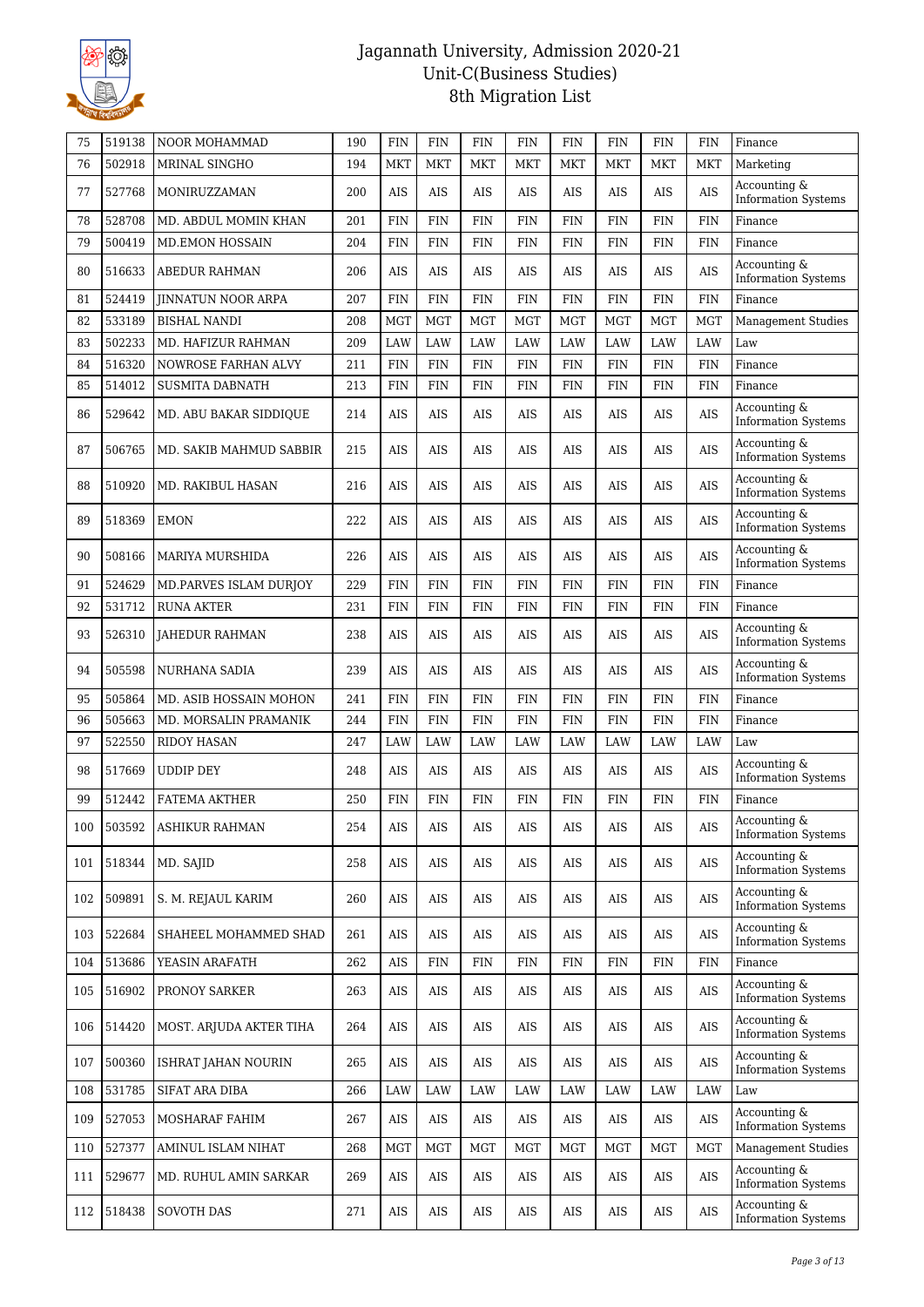

| 113 | 516483 | MD. MEHADI HASSAN                    | 274 | AIS        | AIS         | AIS        | AIS        | AIS        | AIS        | AIS        | <b>AIS</b> | Accounting &<br><b>Information Systems</b> |
|-----|--------|--------------------------------------|-----|------------|-------------|------------|------------|------------|------------|------------|------------|--------------------------------------------|
| 114 | 511562 | HABIBA ISLAM                         | 276 | <b>ENG</b> | AIS         | AIS        | AIS        | AIS        | AIS        | AIS        | AIS        | Accounting &<br><b>Information Systems</b> |
| 115 | 522754 | SOHEL HOSSAIN                        | 278 | <b>MGT</b> | <b>AIS</b>  | <b>AIS</b> | AIS        | <b>AIS</b> | AIS        | AIS        | <b>AIS</b> | Accounting &<br><b>Information Systems</b> |
| 116 | 500368 | <b>NUPUR</b>                         | 281 | <b>MGT</b> | <b>FIN</b>  | <b>FIN</b> | <b>FIN</b> | <b>FIN</b> | <b>FIN</b> | <b>FIN</b> | <b>FIN</b> | Finance                                    |
| 117 | 505654 | MD. FARIDUL ISLAM                    | 284 | <b>MGT</b> | AIS         | <b>AIS</b> | AIS        | AIS        | AIS        | AIS        | <b>AIS</b> | Accounting &<br><b>Information Systems</b> |
| 118 | 501793 | MRIHONJOL KARMAKAR DIP               | 285 | ECO        | <b>FIN</b>  | <b>FIN</b> | <b>FIN</b> | <b>FIN</b> | <b>FIN</b> | <b>FIN</b> | <b>FIN</b> | Finance                                    |
| 119 | 525163 | <b>MD ABDULLAH</b>                   | 287 | LAW        | LAW         | LAW        | LAW        | LAW        | LAW        | LAW        | LAW        | Law                                        |
| 120 | 504727 | MD. AL SAHARIAR SHAWON               | 288 | <b>MKT</b> | <b>FIN</b>  | <b>FIN</b> | <b>FIN</b> | <b>FIN</b> | <b>FIN</b> | <b>FIN</b> | <b>FIN</b> | Finance                                    |
| 121 | 517857 | MD. ALIF                             | 289 | <b>MGT</b> | <b>FIN</b>  | <b>FIN</b> | <b>FIN</b> | <b>FIN</b> | <b>FIN</b> | <b>FIN</b> | <b>FIN</b> | Finance                                    |
| 122 | 510325 | MD. JOHURUL ISLAM JONY               | 291 | <b>ENG</b> | <b>ENG</b>  | <b>ENG</b> | <b>ENG</b> | <b>ENG</b> | <b>ENG</b> | <b>ENG</b> | ENG        | English                                    |
| 123 | 504545 | MAHBUBUR RAHMAN AKASH                | 293 | <b>MGT</b> | <b>AIS</b>  | AIS        | AIS        | <b>AIS</b> | AIS        | AIS        | <b>AIS</b> | Accounting &<br><b>Information Systems</b> |
| 124 | 505960 | MD. SUMON                            | 294 | LAW        | <b>LAW</b>  | LAW        | LAW        | LAW        | LAW        | LAW        | LAW        | Law                                        |
| 125 | 524775 | AKIBE AHMED HEMEL                    | 296 | <b>MKT</b> | <b>AIS</b>  | <b>AIS</b> | AIS        | AIS        | AIS        | AIS        | AIS        | Accounting &<br><b>Information Systems</b> |
| 126 | 506748 | <b>MD. ASADUL SARKER</b>             | 297 | LAW        | LAW         | LAW        | LAW        | LAW        | LAW        | LAW        | LAW        | Law                                        |
| 127 | 525005 | MD. NAZMUL ISLAM SHOVO               | 299 | <b>MGT</b> | <b>AIS</b>  | AIS        | AIS        | AIS        | AIS        | <b>AIS</b> | AIS        | Accounting &<br><b>Information Systems</b> |
| 128 | 507709 | FATEMA TUJ JOHURA ANIKA              | 303 | <b>MKT</b> | <b>FIN</b>  | <b>FIN</b> | <b>FIN</b> | <b>FIN</b> | <b>FIN</b> | <b>FIN</b> | <b>FIN</b> | Finance                                    |
| 129 | 510252 | MD. SHAH NAWAJ                       | 304 | ECO        | <b>ENG</b>  | <b>ENG</b> | <b>ENG</b> | <b>ENG</b> | <b>ENG</b> | <b>ENG</b> | <b>ENG</b> | English                                    |
| 130 | 528530 | MST. TASNIA TABASSUM<br><b>BITTO</b> | 308 | <b>MGT</b> | <b>FIN</b>  | <b>FIN</b> | <b>FIN</b> | <b>FIN</b> | <b>FIN</b> | <b>FIN</b> | <b>FIN</b> | Finance                                    |
| 131 | 530372 | RANA HOSSAIN SAGOR                   | 310 | LAN        | LAW         | LAW        | LAW        | LAW        | LAW        | LAW        | LAW        | Law                                        |
| 132 | 514387 | <b>SONIA AKTER</b>                   | 311 | <b>MKT</b> | AIS         | AIS        | AIS        | AIS        | AIS        | AIS        | <b>AIS</b> | Accounting &<br><b>Information Systems</b> |
| 133 | 517414 | <b>HIRA MIA</b>                      | 312 | <b>MGT</b> | AIS         | AIS        | AIS        | AIS        | AIS        | AIS        | AIS        | Accounting &<br><b>Information Systems</b> |
| 134 | 511779 | MD. ARFUZ                            | 313 | <b>MGT</b> | <b>FIN</b>  | <b>FIN</b> | <b>FIN</b> | <b>FIN</b> | <b>FIN</b> | <b>FIN</b> | <b>FIN</b> | Finance                                    |
| 135 | 513649 | <b>AKIDUL ISLAM</b>                  | 314 | <b>MGT</b> | <b>FIN</b>  | <b>FIN</b> | <b>FIN</b> | <b>FIN</b> | <b>FIN</b> | <b>FIN</b> | <b>FIN</b> | Finance                                    |
| 136 | 526318 | <b>ASHIKUR ROHMAN</b>                | 316 | <b>MGT</b> | <b>FIN</b>  | FIN        | <b>FIN</b> | <b>FIN</b> | <b>FIN</b> | <b>FIN</b> | <b>FIN</b> | Finance                                    |
| 137 | 510865 | <b>MD. SAROWAR HOSSAIN</b>           | 317 | <b>MGT</b> | <b>MGT</b>  | <b>MGT</b> | <b>MGT</b> | <b>MGT</b> | <b>MGT</b> | <b>MGT</b> | <b>MGT</b> | <b>Management Studies</b>                  |
| 138 | 527957 | MD. ABRAR HOSSAIN SAHAD              | 318 | MGT        | $\rm{AIS}$  | AIS        | $\rm{AIS}$ | AIS        | $\rm{AIS}$ | $\rm{AIS}$ | $\rm{AIS}$ | Accounting &<br><b>Information Systems</b> |
| 139 | 518252 | MD. RIFAT HASAN REAL                 | 319 | MKT        | ${\rm FIN}$ | <b>FIN</b> | <b>FIN</b> | <b>FIN</b> | <b>FIN</b> | <b>FIN</b> | <b>FIN</b> | Finance                                    |
| 140 | 510031 | <b>AUNKITA SARKAR</b>                | 322 | <b>MGT</b> | <b>MGT</b>  | <b>MGT</b> | <b>MGT</b> | <b>MGT</b> | <b>MGT</b> | <b>MGT</b> | MGT        | <b>Management Studies</b>                  |
| 141 | 516527 | <b>ABU SHAFAET</b>                   | 323 | <b>MGT</b> | <b>FIN</b>  | <b>FIN</b> | <b>FIN</b> | <b>FIN</b> | <b>FIN</b> | FIN        | <b>FIN</b> | Finance                                    |
| 142 | 514154 | RABEYA ISLAM                         | 324 | <b>MGT</b> | AIS         | AIS        | AIS        | AIS        | AIS        | AIS        | <b>AIS</b> | Accounting &<br><b>Information Systems</b> |
| 143 | 510637 | MD. ABDUR RAHIM                      | 326 | <b>MGT</b> | AIS         | AIS        | AIS        | AIS        | AIS        | AIS        | AIS        | Accounting &<br><b>Information Systems</b> |
| 144 | 504485 | MD. S.M. SABBIR                      | 327 | <b>MGT</b> | AIS         | AIS        | AIS        | AIS        | AIS        | AIS        | <b>AIS</b> | Accounting &<br><b>Information Systems</b> |
| 145 | 519725 | <b>SHURA SARKAR ALBON</b>            | 329 | <b>MGT</b> | AIS         | AIS        | AIS        | AIS        | AIS        | AIS        | AIS        | Accounting &<br><b>Information Systems</b> |
| 146 | 520471 | RASEL MIA RINKON                     | 330 | <b>MGT</b> | AIS         | AIS        | AIS        | AIS        | AIS        | AIS        | <b>AIS</b> | Accounting &<br><b>Information Systems</b> |
| 147 | 504283 | PREETY BEGUM                         | 332 | <b>MGT</b> | <b>FIN</b>  | <b>FIN</b> | <b>FIN</b> | <b>FIN</b> | <b>FIN</b> | <b>FIN</b> | <b>FIN</b> | Finance                                    |
| 148 | 505797 | PARTHO SAHA                          | 334 | <b>MKT</b> | <b>FIN</b>  | FIN        | <b>FIN</b> | FIN        | <b>FIN</b> | <b>FIN</b> | <b>FIN</b> | Finance                                    |
| 149 | 505242 | MARIA AKTHER METHILA                 | 335 | <b>MKT</b> | AIS         | AIS        | AIS        | AIS        | AIS        | AIS        | AIS        | Accounting &<br><b>Information Systems</b> |
| 150 | 512123 | MD. ASRAFUL ISLAM                    | 336 | <b>MGT</b> | AIS         | AIS        | AIS        | AIS        | AIS        | AIS        | <b>AIS</b> | Accounting &<br><b>Information Systems</b> |
| 151 | 504633 | <b>HOSSAIN MIA</b>                   | 337 | MGT        | AIS         | AIS        | AIS        | AIS        | AIS        | AIS        | AIS        | Accounting &<br><b>Information Systems</b> |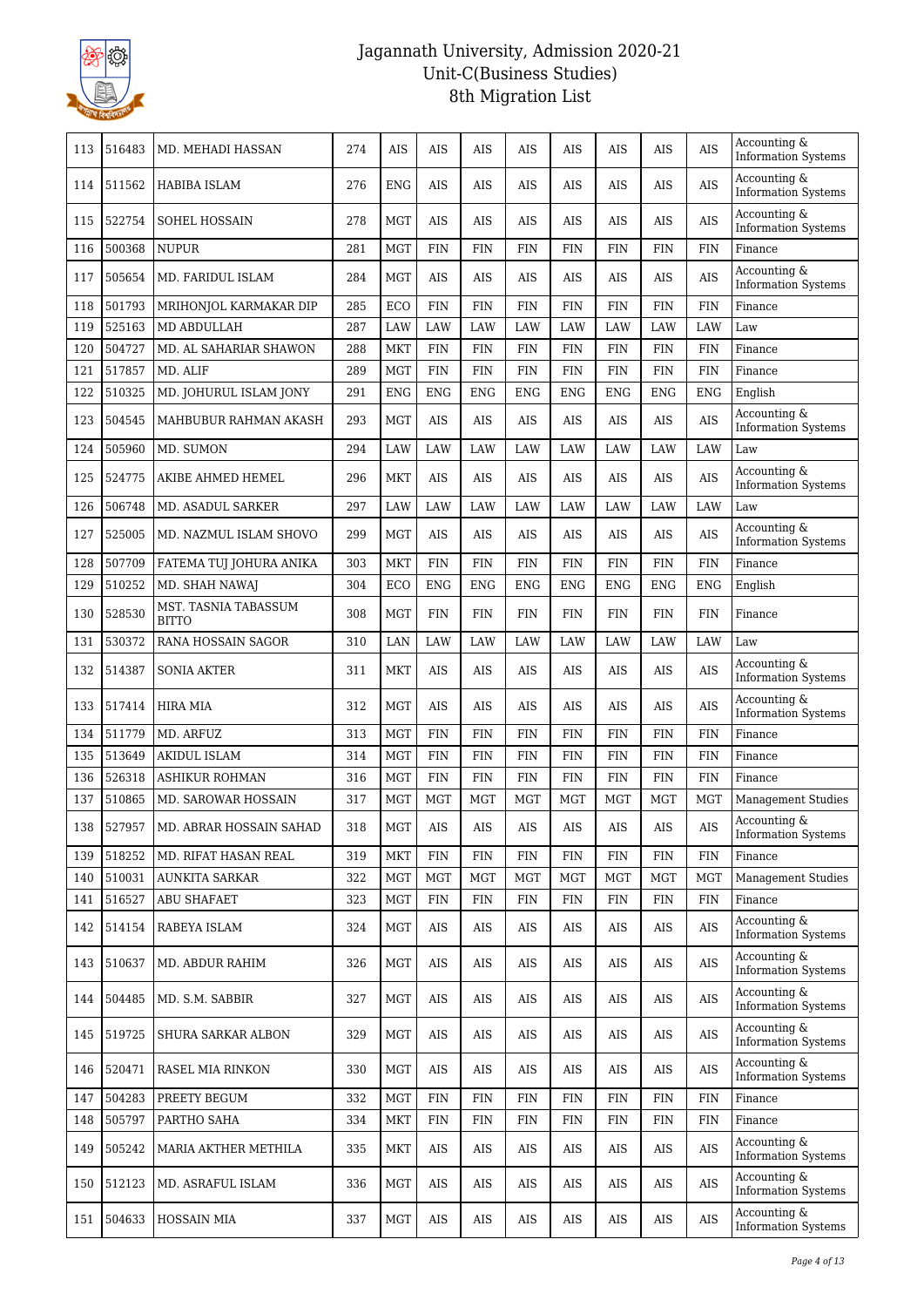

| 152 | 528048 | MD. EYASIN                        | 338 | <b>MGT</b> | <b>AIS</b> | AIS        | AIS        | AIS        | AIS        | AIS        | AIS        | Accounting &<br><b>Information Systems</b>    |
|-----|--------|-----------------------------------|-----|------------|------------|------------|------------|------------|------------|------------|------------|-----------------------------------------------|
| 153 | 513162 | DALIM CHANDRA DAS                 | 339 | <b>MGT</b> | <b>FIN</b> | <b>FIN</b> | <b>FIN</b> | <b>FIN</b> | <b>FIN</b> | <b>FIN</b> | <b>FIN</b> | Finance                                       |
| 154 | 518832 | FAHADUL ISLAM                     | 340 | <b>MGT</b> | <b>AIS</b> | <b>AIS</b> | AIS        | AIS        | <b>AIS</b> | <b>AIS</b> | <b>AIS</b> | Accounting &<br><b>Information Systems</b>    |
| 155 | 512257 | MD. NAYEM HASAN                   | 346 | <b>MKT</b> | <b>AIS</b> | <b>AIS</b> | AIS        | AIS        | AIS        | AIS        | AIS        | Accounting &<br><b>Information Systems</b>    |
| 156 | 506239 | MD. SHAHIN ISLAM                  | 348 | <b>MGT</b> | <b>AIS</b> | AIS        | AIS        | AIS        | AIS        | AIS        | AIS        | Accounting &<br><b>Information Systems</b>    |
| 157 | 520170 | MD IMRAN HOSSAIN                  | 350 | <b>MKT</b> | <b>FIN</b> | <b>FIN</b> | <b>FIN</b> | <b>FIN</b> | <b>FIN</b> | <b>FIN</b> | <b>FIN</b> | Finance                                       |
| 158 | 517199 | PARTHA PRATIM SAHA                | 356 | <b>MGT</b> | <b>FIN</b> | <b>FIN</b> | <b>FIN</b> | <b>FIN</b> | <b>FIN</b> | <b>FIN</b> | <b>FIN</b> | Finance                                       |
| 159 | 502289 | <b>NUR NAHAR AUAL</b><br>SONAMONI | 359 | <b>MKT</b> | <b>AIS</b> | AIS        | AIS        | AIS        | AIS        | AIS        | <b>AIS</b> | Accounting &<br><b>Information Systems</b>    |
| 160 | 533243 | MD. DIPU POSARE                   | 364 | <b>MGT</b> | <b>MGT</b> | <b>MGT</b> | <b>MGT</b> | <b>MGT</b> | <b>MGT</b> | <b>MGT</b> | <b>MGT</b> | <b>Management Studies</b>                     |
| 161 | 514620 | NAIMA AKTER KABITA                | 366 | <b>MKT</b> | <b>ENG</b> | <b>ENG</b> | <b>ENG</b> | <b>ENG</b> | <b>ENG</b> | <b>ENG</b> | <b>ENG</b> | English                                       |
| 162 | 508466 | AL AMIN MIAH                      | 369 | <b>MKT</b> | <b>AIS</b> | <b>AIS</b> | AIS        | AIS        | AIS        | AIS        | AIS        | Accounting &<br><b>Information Systems</b>    |
| 163 | 514306 | RUPA HALDAR                       | 370 | <b>MGT</b> | <b>FIN</b> | <b>FIN</b> | <b>FIN</b> | <b>FIN</b> | <b>FIN</b> | <b>FIN</b> | <b>FIN</b> | Finance                                       |
| 164 | 527529 | <b>MITA RANI DAS</b>              | 372 | <b>MGT</b> | <b>AIS</b> | AIS        | <b>AIS</b> | <b>AIS</b> | <b>AIS</b> | AIS        | <b>AIS</b> | Accounting &<br><b>Information Systems</b>    |
| 165 | 519231 | <b>ANWAR HOSSAIN</b>              | 373 | MGT        | <b>MGT</b> | <b>MGT</b> | <b>MGT</b> | <b>MGT</b> | <b>MGT</b> | <b>MGT</b> | <b>MGT</b> | <b>Management Studies</b>                     |
| 166 | 503029 | MD SAMAUN HOSSAIN                 | 374 | <b>MKT</b> | <b>LAW</b> | LAW        | LAW        | LAW        | LAW        | LAW        | LAW        | Law                                           |
| 167 | 514171 | <b>AMENA AKTER</b>                | 375 | <b>MGT</b> | <b>FIN</b> | <b>FIN</b> | <b>FIN</b> | <b>FIN</b> | FIN        | <b>FIN</b> | <b>FIN</b> | Finance                                       |
| 168 | 512433 | <b>JANNATUL NAIMA</b>             | 378 | <b>MGT</b> | <b>AIS</b> | <b>AIS</b> | <b>AIS</b> | AIS        | <b>AIS</b> | <b>AIS</b> | <b>AIS</b> | Accounting &<br><b>Information Systems</b>    |
| 169 | 526584 | TOUHIDUL ISLAM                    | 379 | <b>MKT</b> | <b>FIN</b> | <b>FIN</b> | <b>FIN</b> | <b>FIN</b> | <b>FIN</b> | <b>FIN</b> | <b>FIN</b> | Finance                                       |
| 170 | 526091 | ASHISH NATH                       | 381 | <b>MKT</b> | <b>FIN</b> | <b>FIN</b> | <b>FIN</b> | <b>FIN</b> | FIN        | <b>FIN</b> | <b>FIN</b> | Finance                                       |
| 171 | 518334 | ABDUR RAHMAN                      | 382 | <b>MGT</b> | <b>AIS</b> | AIS        | AIS        | AIS        | AIS        | AIS        | AIS        | Accounting &<br><b>Information Systems</b>    |
| 172 | 526606 | <b>SAIFUL ISLAM</b>               | 384 | <b>MKT</b> | <b>FIN</b> | <b>FIN</b> | <b>FIN</b> | <b>FIN</b> | <b>FIN</b> | <b>FIN</b> | <b>FIN</b> | Finance                                       |
| 173 | 510324 | MD. ARMAN HOSEN AKASH             | 385 | LAN        | <b>LAW</b> | LAW        | <b>LAW</b> | <b>LAW</b> | LAW        | <b>LAW</b> | LAW        | Law                                           |
| 174 | 533143 | <b>MD.RAJIB HOSSEN</b>            | 387 | <b>MGT</b> | LAW        | LAW        | LAW        | LAW        | LAW        | LAW        | LAW        | Law                                           |
| 175 | 508988 | <b>NOOR ADIT AHMED</b>            | 388 | <b>MKT</b> | <b>FIN</b> | <b>FIN</b> | <b>FIN</b> | <b>FIN</b> | FIN        | <b>FIN</b> | <b>FIN</b> | Finance                                       |
| 176 | 508132 | THAMINA AKTER BONNA               | 390 | <b>MGT</b> | <b>MGT</b> | <b>MGT</b> | <b>MGT</b> | <b>MGT</b> | <b>MGT</b> | <b>MGT</b> | <b>MGT</b> | Management Studies                            |
| 177 | 522034 | FAHIMA AKTER SHOVA                | 395 | <b>MGT</b> | <b>FIN</b> | <b>FIN</b> | <b>FIN</b> | <b>FIN</b> | <b>FIN</b> | <b>FIN</b> | <b>FIN</b> | Finance                                       |
| 178 | 526233 | ABIDUL HOOUE RAHAT                | 396 | MGT        | AIS        | AIS        | AIS        | AIS        | <b>AIS</b> | AIS        | AIS        | Accounting $\&$<br><b>Information Systems</b> |
| 179 | 510408 | MD. AL-MARUF                      | 397 | <b>MKT</b> | LAW        | LAW        | LAW        | LAW        | LAW        | LAW        | LAW        | Law                                           |
| 180 | 527992 | MD AL AMIN HOSSAIN                | 398 | MGT        | AIS        | AIS        | AIS        | AIS        | AIS        | AIS        | <b>AIS</b> | Accounting &<br><b>Information Systems</b>    |
| 181 | 504688 | MD.AMRAN HOSSAIN                  | 399 | MKT        | <b>FIN</b> | <b>FIN</b> | FIN        | <b>FIN</b> | <b>FIN</b> | <b>FIN</b> | <b>FIN</b> | Finance                                       |
| 182 | 500442 | <b>AKASH AHMED</b>                | 401 | <b>MGT</b> | LAW        | LAW        | LAW        | LAW        | LAW        | LAW        | LAW        | Law                                           |
| 183 | 522776 | MD. ABU RAZIN RUMI                | 404 | <b>MGT</b> | <b>ENG</b> | <b>ENG</b> | <b>ENG</b> | <b>ENG</b> | <b>ENG</b> | <b>ENG</b> | <b>ENG</b> | English                                       |
| 184 | 514295 | FATEMA-TUL-JANNAT                 | 405 | <b>MKT</b> | AIS        | AIS        | AIS        | AIS        | AIS        | AIS        | <b>AIS</b> | Accounting &<br><b>Information Systems</b>    |
| 185 | 522870 | RAKIBUL ISLAM                     | 407 | <b>MGT</b> | AIS        | AIS        | AIS        | AIS        | AIS        | AIS        | <b>AIS</b> | Accounting &<br><b>Information Systems</b>    |
| 186 | 528696 | <b>GOURANGO SARKER</b>            | 409 | <b>MGT</b> | <b>FIN</b> | <b>FIN</b> | <b>FIN</b> | <b>FIN</b> | FIN        | FIN        | <b>FIN</b> | Finance                                       |
| 187 | 528844 | MD. RAKIB HASAN                   | 416 | <b>MGT</b> | <b>MGT</b> | <b>MGT</b> | <b>MGT</b> | <b>MGT</b> | <b>MGT</b> | MGT        | <b>MGT</b> | Management Studies                            |
| 188 | 524434 | NAZMUNNAHAR                       | 419 | $\rm LAN$  | $\rm LAN$  | LAN        | LAN        | LAW        | LAW        | LAW        | LAW        | Law                                           |
| 189 | 505855 | MD. NOYON ISLAM                   | 421 | MKT        | <b>FIN</b> | <b>FIN</b> | <b>FIN</b> | <b>FIN</b> | <b>FIN</b> | <b>FIN</b> | <b>FIN</b> | Finance                                       |
| 190 | 518045 | <b>MD.SHIPON KHAN</b>             | 423 | MGT        | MGT        | <b>MGT</b> | <b>MGT</b> | <b>MGT</b> | <b>MGT</b> | MGT        | MGT        | <b>Management Studies</b>                     |
| 191 | 527890 | MD YOUNUS ALI                     | 424 | <b>MKT</b> | AIS        | AIS        | AIS        | AIS        | AIS        | AIS        | <b>AIS</b> | Accounting &<br><b>Information Systems</b>    |
| 192 | 533341 | MD. SABBIR HASAN NAHID            | 430 | <b>MKT</b> | <b>FIN</b> | <b>FIN</b> | <b>FIN</b> | <b>FIN</b> | <b>FIN</b> | <b>FIN</b> | <b>FIN</b> | Finance                                       |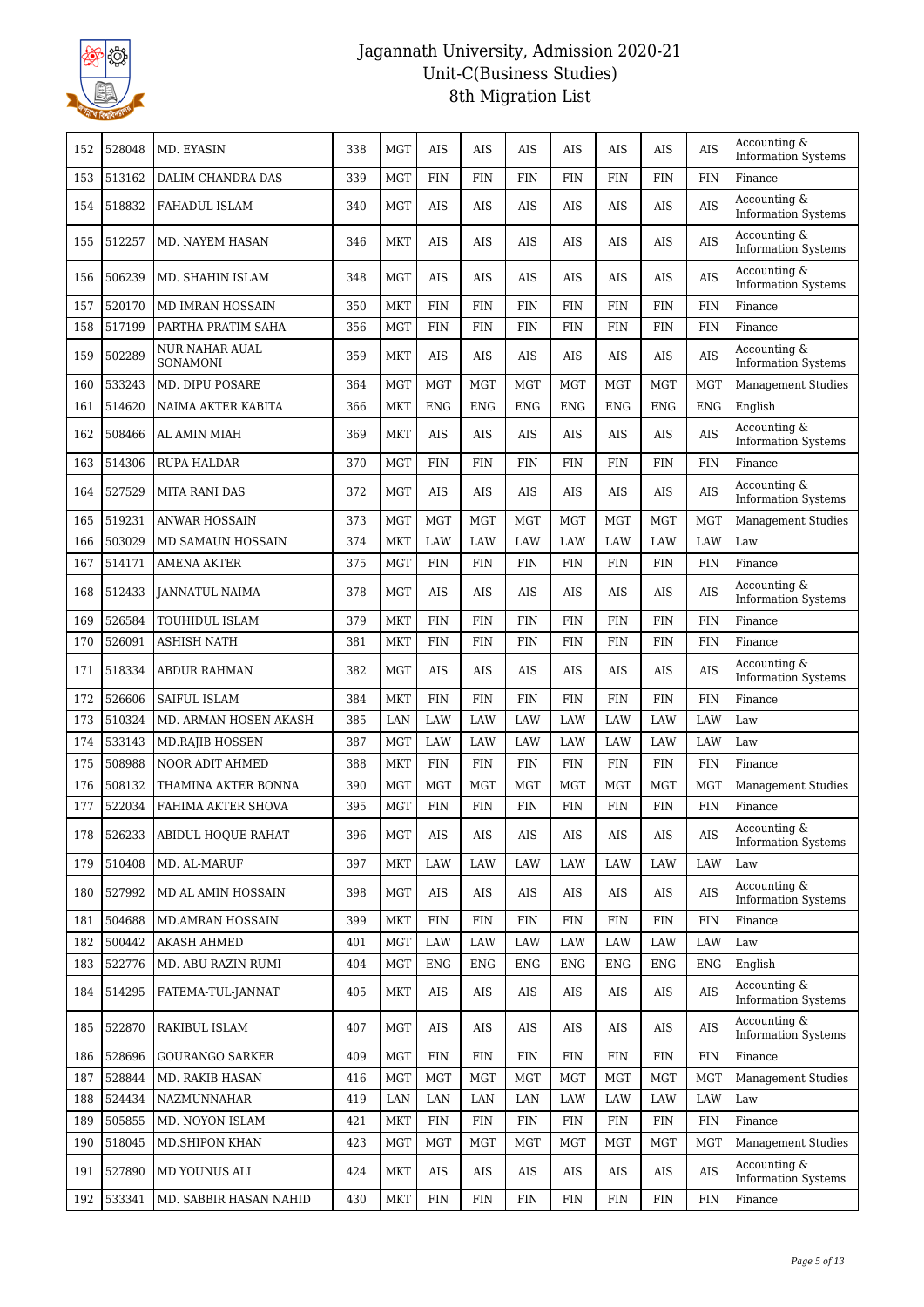

| 193 | 501424 | SAJIDA NAJNEEN MEEM              | 433 | <b>MGT</b> | AIS         | AIS        | AIS        | AIS        | AIS        | AIS        | AIS        | Accounting &<br><b>Information Systems</b> |
|-----|--------|----------------------------------|-----|------------|-------------|------------|------------|------------|------------|------------|------------|--------------------------------------------|
| 194 | 513822 | RABEYA SULTANA RIPTE             | 435 | <b>MGT</b> | <b>FIN</b>  | <b>FIN</b> | <b>FIN</b> | <b>FIN</b> | <b>FIN</b> | <b>FIN</b> | <b>FIN</b> | Finance                                    |
| 195 | 527629 | MD. RAKIBUL ISLAM                | 437 | <b>MGT</b> | AIS         | AIS        | AIS        | AIS        | AIS        | AIS        | <b>AIS</b> | Accounting &<br><b>Information Systems</b> |
| 196 | 518759 | <b>SHAHADAT HOSSEN</b>           | 438 | <b>MGT</b> | AIS         | <b>AIS</b> | AIS        | AIS        | AIS        | AIS        | AIS        | Accounting &<br><b>Information Systems</b> |
| 197 | 506752 | RUBEL AHMED                      | 439 | <b>MGT</b> | <b>MGT</b>  | <b>MGT</b> | <b>MGT</b> | LAW        | LAW        | LAW        | LAW        | Law                                        |
| 198 | 504426 | MD. SHAMIM HOSSAIN               | 441 | <b>MGT</b> | <b>AIS</b>  | <b>AIS</b> | AIS        | AIS        | <b>AIS</b> | AIS        | <b>AIS</b> | Accounting &<br><b>Information Systems</b> |
| 199 | 514538 | SHAHREEN KABIR FARIA             | 442 | <b>MGT</b> | AIS         | AIS        | AIS        | AIS        | AIS        | AIS        | <b>AIS</b> | Accounting &<br><b>Information Systems</b> |
| 200 | 522800 | MD. SHAKHAWAT HOSSAIN            | 443 | <b>MGT</b> | AIS         | <b>AIS</b> | AIS        | AIS        | AIS        | AIS        | <b>AIS</b> | Accounting &<br><b>Information Systems</b> |
| 201 | 517551 | NAHIAN MOSHARROF                 | 445 | <b>MGT</b> | <b>FIN</b>  | <b>FIN</b> | <b>FIN</b> | <b>FIN</b> | <b>FIN</b> | <b>FIN</b> | <b>FIN</b> | Finance                                    |
| 202 | 507113 | CHWAN BASAK                      | 446 | <b>MKT</b> | <b>AIS</b>  | <b>AIS</b> | AIS        | AIS        | AIS        | AIS        | AIS        | Accounting &<br><b>Information Systems</b> |
| 203 | 529400 | PRITILATA RANI                   | 449 | <b>MGT</b> | <b>FIN</b>  | <b>FIN</b> | <b>FIN</b> | <b>FIN</b> | FIN        | <b>FIN</b> | <b>FIN</b> | Finance                                    |
| 204 | 531304 | <b>SHEIKH KAUSAR</b>             | 450 | <b>MGT</b> | AIS         | <b>AIS</b> | AIS        | AIS        | <b>AIS</b> | AIS        | <b>AIS</b> | Accounting &<br><b>Information Systems</b> |
| 205 | 533385 | <b>ABU BAKAR SIDDIK</b>          | 451 | <b>MGT</b> | <b>AIS</b>  | <b>AIS</b> | AIS        | AIS        | <b>AIS</b> | <b>AIS</b> | AIS        | Accounting &<br><b>Information Systems</b> |
| 206 | 511000 | <b>TANMOY KUMAR</b>              | 452 | <b>MGT</b> | <b>AIS</b>  | <b>AIS</b> | AIS        | AIS        | AIS        | AIS        | <b>AIS</b> | Accounting &<br><b>Information Systems</b> |
| 207 | 529906 | MD. ASHIK KHANDKER               | 453 | <b>MKT</b> | <b>ENG</b>  | <b>ENG</b> | <b>ENG</b> | <b>ENG</b> | <b>ENG</b> | <b>ENG</b> | <b>ENG</b> | English                                    |
| 208 | 510715 | MD. AL- AMIN ISLAM SOJIB         | 455 | <b>MKT</b> | <b>MKT</b>  | <b>MKT</b> | <b>MKT</b> | <b>MKT</b> | <b>MKT</b> | <b>MKT</b> | MKT        | Marketing                                  |
| 209 | 528081 | MD SABUJ SHEIKH                  | 456 | <b>MKT</b> | <b>MKT</b>  | <b>MKT</b> | <b>MKT</b> | <b>MKT</b> | <b>MKT</b> | <b>MKT</b> | MKT        | Marketing                                  |
| 210 | 514287 | <b>JANNATUL FARDOUS MIM</b>      | 457 | <b>MGT</b> | <b>AIS</b>  | AIS        | AIS        | AIS        | AIS        | AIS        | <b>AIS</b> | Accounting &<br><b>Information Systems</b> |
| 211 | 518702 | <b>SUMAN AHMED</b>               | 458 | <b>MGT</b> | <b>AIS</b>  | AIS        | AIS        | AIS        | AIS        | AIS        | <b>AIS</b> | Accounting &<br><b>Information Systems</b> |
| 212 | 513831 | FARZANA AKTHER ASHA              | 462 | <b>MGT</b> | <b>FIN</b>  | <b>FIN</b> | <b>FIN</b> | <b>FIN</b> | FIN        | <b>FIN</b> | <b>FIN</b> | Finance                                    |
| 213 | 514858 | <b>SHAHANAJ AKTER</b>            | 467 | PAd        | <b>ENG</b>  | <b>ENG</b> | <b>ENG</b> | <b>ENG</b> | <b>ENG</b> | <b>ENG</b> | <b>ENG</b> | English                                    |
| 214 | 528933 | <b>MD. ABDUR RAKIB</b>           | 471 | <b>MGT</b> | <b>ENG</b>  | <b>ENG</b> | <b>ENG</b> | <b>ENG</b> | <b>ENG</b> | <b>ENG</b> | <b>ENG</b> | English                                    |
| 215 | 526070 | RASHEDUL HASAN<br><b>NOWSHAD</b> | 472 | <b>MGT</b> | AIS         | AIS        | AIS        | AIS        | AIS        | AIS        | <b>AIS</b> | Accounting &<br><b>Information Systems</b> |
| 216 | 522720 | ANISUZZAMAN SUJON                | 476 | <b>MGT</b> | <b>ENG</b>  | <b>ENG</b> | <b>ENG</b> | <b>ENG</b> | <b>ENG</b> | <b>ENG</b> | <b>ENG</b> | English                                    |
| 217 | 527153 | MOHAMMAD SHAJIB                  | 477 | <b>MKT</b> | AIS         | AIS        | AIS        | AIS        | AIS        | AIS        | <b>AIS</b> | Accounting &<br><b>Information Systems</b> |
| 218 | 511092 | SOJIB HOSSAIN                    | 479 | MGT        | AIS         | AIS        | AIS        | AIS        | AIS        | AIS        | <b>AIS</b> | Accounting &<br><b>Information Systems</b> |
| 219 | 513012 | MD. ABDUR RAHMAN                 | 480 | MKT        | MKT         | MKT        | MKT        | <b>MKT</b> | <b>MKT</b> | <b>MKT</b> | MKT        | Marketing                                  |
| 220 | 521707 | TUFAN CHANDRA ROY                | 481 | MKT        | ${\rm FIN}$ | <b>FIN</b> | <b>FIN</b> | <b>FIN</b> | <b>FIN</b> | <b>FIN</b> | <b>FIN</b> | Finance                                    |
| 221 | 531189 | <b>SHAROJ DHALI</b>              | 483 | MKT        | MKT         | <b>MKT</b> | <b>MKT</b> | <b>MKT</b> | <b>MKT</b> | <b>MKT</b> | <b>MKT</b> | Marketing                                  |
| 222 | 525429 | JANNATUL FERDAUS.                | 484 | MGT        | <b>MGT</b>  | <b>MGT</b> | <b>MGT</b> | <b>MGT</b> | <b>MGT</b> | <b>MGT</b> | <b>MGT</b> | <b>Management Studies</b>                  |
| 223 | 510060 | MST. FATIMA KHATUN               | 486 | MGT        | <b>MGT</b>  | <b>MGT</b> | <b>MGT</b> | <b>MGT</b> | <b>MGT</b> | MGT        | <b>MGT</b> | <b>Management Studies</b>                  |
| 224 | 518177 | MD. SHANTO MIAH                  | 488 | <b>MGT</b> | ${\rm ENG}$ | <b>ENG</b> | <b>ENG</b> | <b>ENG</b> | <b>ENG</b> | <b>ENG</b> | <b>ENG</b> | English                                    |
| 225 | 516747 | <b>DURJOY PODDER</b>             | 489 | <b>MGT</b> | $\rm{AIS}$  | AIS        | AIS        | AIS        | AIS        | AIS        | <b>AIS</b> | Accounting &<br><b>Information Systems</b> |
| 226 | 515820 | <b>NUZHAT NOWSHIN</b>            | 491 | MGT        | <b>MGT</b>  | <b>MGT</b> | <b>MGT</b> | <b>MGT</b> | <b>MGT</b> | <b>MGT</b> | <b>MGT</b> | <b>Management Studies</b>                  |
| 227 | 517406 | ALIF AB E ARAFAT                 | 492 | MGT        | AIS         | AIS        | AIS        | AIS        | AIS        | AIS        | <b>AIS</b> | Accounting &<br><b>Information Systems</b> |
| 228 | 526236 | PRANTA DAS GUPTA                 | 494 | <b>MKT</b> | <b>FIN</b>  | <b>FIN</b> | <b>FIN</b> | <b>FIN</b> | FIN        | <b>FIN</b> | <b>FIN</b> | Finance                                    |
| 229 | 517472 | MOHARAJ BIKASH BABU              | 495 | MGT        | <b>MGT</b>  | <b>MGT</b> | <b>MGT</b> | <b>MGT</b> | <b>MGT</b> | <b>MGT</b> | MGT        | <b>Management Studies</b>                  |
| 230 | 525685 | AMRITA SAHA PRIYA                | 496 | MGT        | <b>FIN</b>  | <b>FIN</b> | FIN        | <b>FIN</b> | <b>FIN</b> | <b>FIN</b> | <b>FIN</b> | Finance                                    |
| 231 | 514548 | <b>NUSRAT JAHAN</b>              | 497 | <b>MGT</b> | <b>MGT</b>  | <b>MGT</b> | <b>MGT</b> | <b>MGT</b> | <b>MGT</b> | MGT        | <b>MGT</b> | <b>Management Studies</b>                  |
| 232 | 526235 | MOHAMMAD YOUNUS                  | 498 | MGT        | <b>FIN</b>  | <b>FIN</b> | <b>FIN</b> | <b>FIN</b> | <b>FIN</b> | <b>FIN</b> | <b>FIN</b> | Finance                                    |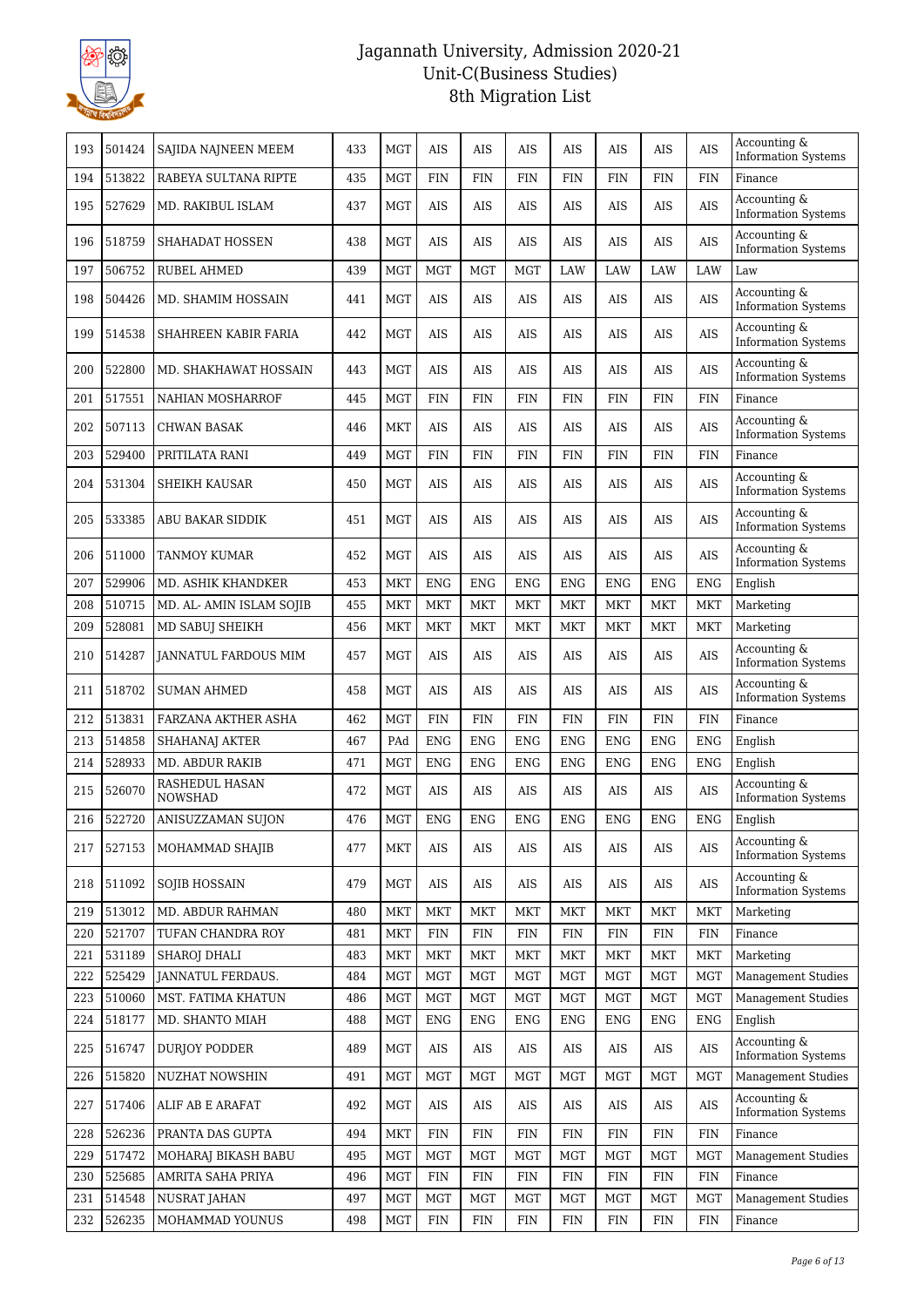

| 233 | 531307 | NIROB SARKER DOYAL                  | 501 | <b>MKT</b> | <b>AIS</b> | AIS        | AIS         | AIS         | AIS         | AIS         | <b>AIS</b> | Accounting &<br><b>Information Systems</b> |
|-----|--------|-------------------------------------|-----|------------|------------|------------|-------------|-------------|-------------|-------------|------------|--------------------------------------------|
| 234 | 529816 | MD. NAIMUR RAHMAN<br><b>NAYAN</b>   | 502 | <b>MKT</b> | <b>FIN</b> | <b>FIN</b> | <b>FIN</b>  | <b>FIN</b>  | <b>FIN</b>  | <b>FIN</b>  | <b>FIN</b> | Finance                                    |
| 235 | 511008 | <b>FAZLEO RABBI</b>                 | 503 | <b>MKT</b> | <b>FIN</b> | <b>FIN</b> | <b>FIN</b>  | <b>FIN</b>  | <b>FIN</b>  | <b>FIN</b>  | <b>FIN</b> | Finance                                    |
| 236 | 516257 | MOHAMMAD KAJAL MIA                  | 506 | <b>MKT</b> | <b>AIS</b> | <b>AIS</b> | AIS         | <b>AIS</b>  | AIS         | AIS         | <b>AIS</b> | Accounting &<br><b>Information Systems</b> |
| 237 | 525903 | MAHMUDUR RAHMAN                     | 507 | <b>MKT</b> | <b>FIN</b> | <b>FIN</b> | <b>FIN</b>  | <b>FIN</b>  | <b>FIN</b>  | <b>FIN</b>  | <b>FIN</b> | Finance                                    |
| 238 | 531175 | <b>SHOHAN SHEIKH</b>                | 508 | <b>MKT</b> | AIS        | AIS        | AIS         | AIS         | AIS         | AIS         | <b>AIS</b> | Accounting &<br><b>Information Systems</b> |
| 239 | 527476 | MST. RAPIA KHANOM                   | 511 | POS        | <b>FIN</b> | <b>FIN</b> | <b>FIN</b>  | <b>FIN</b>  | <b>FIN</b>  | <b>FIN</b>  | <b>FIN</b> | Finance                                    |
| 240 | 524922 | <b>UZZAL CHANDRA DAS</b>            | 514 | <b>BAN</b> | <b>AIS</b> | <b>AIS</b> | <b>AIS</b>  | <b>AIS</b>  | AIS         | AIS         | <b>AIS</b> | Accounting &<br><b>Information Systems</b> |
| 241 | 526414 | <b>ABDUR RAHIM</b>                  | 515 | <b>BAN</b> | <b>AIS</b> | <b>FIN</b> | <b>FIN</b>  | <b>FIN</b>  | <b>FIN</b>  | <b>FIN</b>  | <b>FIN</b> | Finance                                    |
| 242 | 514763 | <b>BRISTI AKTER</b>                 | 518 | PAd        | AIS        | AIS        | AIS         | AIS         | AIS         | AIS         | <b>AIS</b> | Accounting &<br><b>Information Systems</b> |
| 243 | 518598 | <b>ABRARFIAS</b>                    | 521 | LAN        | <b>AIS</b> | <b>AIS</b> | AIS         | <b>AIS</b>  | <b>AIS</b>  | AIS         | <b>AIS</b> | Accounting &<br><b>Information Systems</b> |
| 244 | 527894 | TUHIN                               | 523 | LAN        | LAN        | LAN        | LAN         | LAN         | LAN         | LAN         | LAN        | Land Management<br>and Law                 |
| 245 | 514425 | TASMIA TAHSIN                       | 524 | <b>BAN</b> | <b>AIS</b> | AIS        | AIS         | <b>AIS</b>  | AIS         | AIS         | AIS        | Accounting &<br><b>Information Systems</b> |
| 246 | 517795 | MD.MASFIQURE RAHMAN<br><b>MAHIN</b> | 526 | PAd        | <b>AIS</b> | <b>AIS</b> | AIS         | AIS         | AIS         | AIS         | <b>AIS</b> | Accounting &<br><b>Information Systems</b> |
| 247 | 519611 | HASIB AHMMAD PATWARY                | 528 | PAd        | <b>AIS</b> | <b>AIS</b> | AIS         | AIS         | AIS         | AIS         | AIS        | Accounting &<br><b>Information Systems</b> |
| 248 | 518134 | KAZI MUHAIMINUL ISLAM               | 529 | PAd        | <b>MKT</b> | <b>MKT</b> | MKT         | <b>MKT</b>  | <b>MKT</b>  | <b>MKT</b>  | MKT        | Marketing                                  |
| 249 | 500738 | MD. MAHFUZ ALI                      | 531 | <b>BAN</b> | <b>AIS</b> | AIS        | AIS         | AIS         | AIS         | AIS         | AIS        | Accounting &<br>Information Systems        |
| 250 | 514052 | SHOMUNA ISLAM SRABONTI              | 532 | PAd        | AIS        | AIS        | AIS         | AIS         | AIS         | AIS         | AIS        | Accounting &<br><b>Information Systems</b> |
| 251 | 524726 | MD. AKRAM HOSSEN                    | 533 | PAd        | AIS        | <b>AIS</b> | AIS         | AIS         | AIS         | AIS         | <b>AIS</b> | Accounting &<br><b>Information Systems</b> |
| 252 | 525450 | FOUZIA RAHMAN TONIMA                | 534 | MCJ        | <b>AIS</b> | <b>FIN</b> | <b>FIN</b>  | <b>FIN</b>  | <b>FIN</b>  | <b>FIN</b>  | <b>FIN</b> | Finance                                    |
| 253 | 510179 | SHEHENAZ ZAMAN ANANYA               | 535 | PAd        | <b>MGT</b> | <b>MGT</b> | <b>MGT</b>  | <b>MGT</b>  | <b>MGT</b>  | <b>MGT</b>  | <b>MGT</b> | <b>Management Studies</b>                  |
| 254 | 528662 | <b>RASEL SARKER</b>                 | 536 | MCJ        | AIS        | AIS        | AIS         | AIS         | AIS         | AIS         | AIS        | Accounting &<br><b>Information Systems</b> |
| 255 | 503464 | SUMIT MONDAL                        | 538 | MCJ        | $\rm{AIS}$ | $\rm{AIS}$ | ${\rm FIN}$ | ${\rm FIN}$ | ${\rm FIN}$ | ${\rm FIN}$ | FIN        | Finance                                    |
| 256 | 527064 | <b>ABDULLAH</b>                     | 539 | PAd        | <b>MKT</b> | <b>MKT</b> | MKT         | <b>MKT</b>  | <b>FIN</b>  | <b>FIN</b>  | <b>FIN</b> | Finance                                    |
| 257 | 517618 | MD. MUSTAKIM AHAMMED                | 542 | <b>BAN</b> | AIS        | AIS        | AIS         | AIS         | AIS         | AIS         | <b>AIS</b> | Accounting &<br><b>Information Systems</b> |
| 258 | 500579 | <b>LIMON HOSSAIN</b>                | 546 | <b>SOC</b> | MGT        | AIS        | AIS         | AIS         | AIS         | AIS         | <b>AIS</b> | Accounting &<br><b>Information Systems</b> |
| 259 | 500029 | <b>SHANTA KHATUN</b>                | 549 | <b>BAN</b> | <b>MGT</b> | <b>MGT</b> | <b>MGT</b>  | <b>MGT</b>  | <b>MGT</b>  | <b>MGT</b>  | <b>MGT</b> | <b>Management Studies</b>                  |
| 260 | 531434 | MD. AL AMIN                         | 552 | <b>BAN</b> | MGT        | AIS        | AIS         | AIS         | AIS         | AIS         | AIS        | Accounting &<br><b>Information Systems</b> |
| 261 | 529891 | PROBIN CHANDRA MADOK                | 553 | POS        | <b>MKT</b> | $\rm AIS$  | AIS         | AIS         | AIS         | FIN         | <b>FIN</b> | Finance                                    |
| 262 | 514388 | TAMANNA NISHI                       | 556 | <b>BAN</b> | MGT        | <b>MGT</b> | <b>MGT</b>  | <b>MGT</b>  | <b>MGT</b>  | MGT         | <b>MGT</b> | <b>Management Studies</b>                  |
| 263 | 528428 | MST. FARHANA AKTER                  | 560 | POS        | MGT        | AIS        | AIS         | AIS         | AIS         | AIS         | <b>AIS</b> | Accounting &<br><b>Information Systems</b> |
| 264 | 510273 | MD. ZILHAJUL EKRAM AL-<br>JAHIN     | 562 | MCJ        | <b>MGT</b> | <b>MGT</b> | AIS         | AIS         | AIS         | AIS         | AIS        | Accounting &<br><b>Information Systems</b> |
| 265 | 514483 | MITHILA RANI                        | 566 | IER        | <b>MGT</b> | <b>MGT</b> | AIS         | AIS         | AIS         | AIS         | <b>AIS</b> | Accounting &<br><b>Information Systems</b> |
| 266 | 514717 | SOMYA AKTER                         | 567 | <b>SOC</b> | MGT        | MGT        | MGT         | AIS         | AIS         | AIS         | AIS        | Accounting &<br><b>Information Systems</b> |
| 267 | 502088 | <b>JOY ROY</b>                      | 570 | IER        | <b>MGT</b> | MGT        | MGT         | AIS         | AIS         | AIS         | <b>AIS</b> | Accounting &<br><b>Information Systems</b> |
| 268 | 526223 | FARDEEN SHAHRIAR                    | 571 | PAd        | MGT        | <b>MGT</b> | MGT         | <b>MGT</b>  | <b>MGT</b>  | MGT         | <b>MGT</b> | <b>Management Studies</b>                  |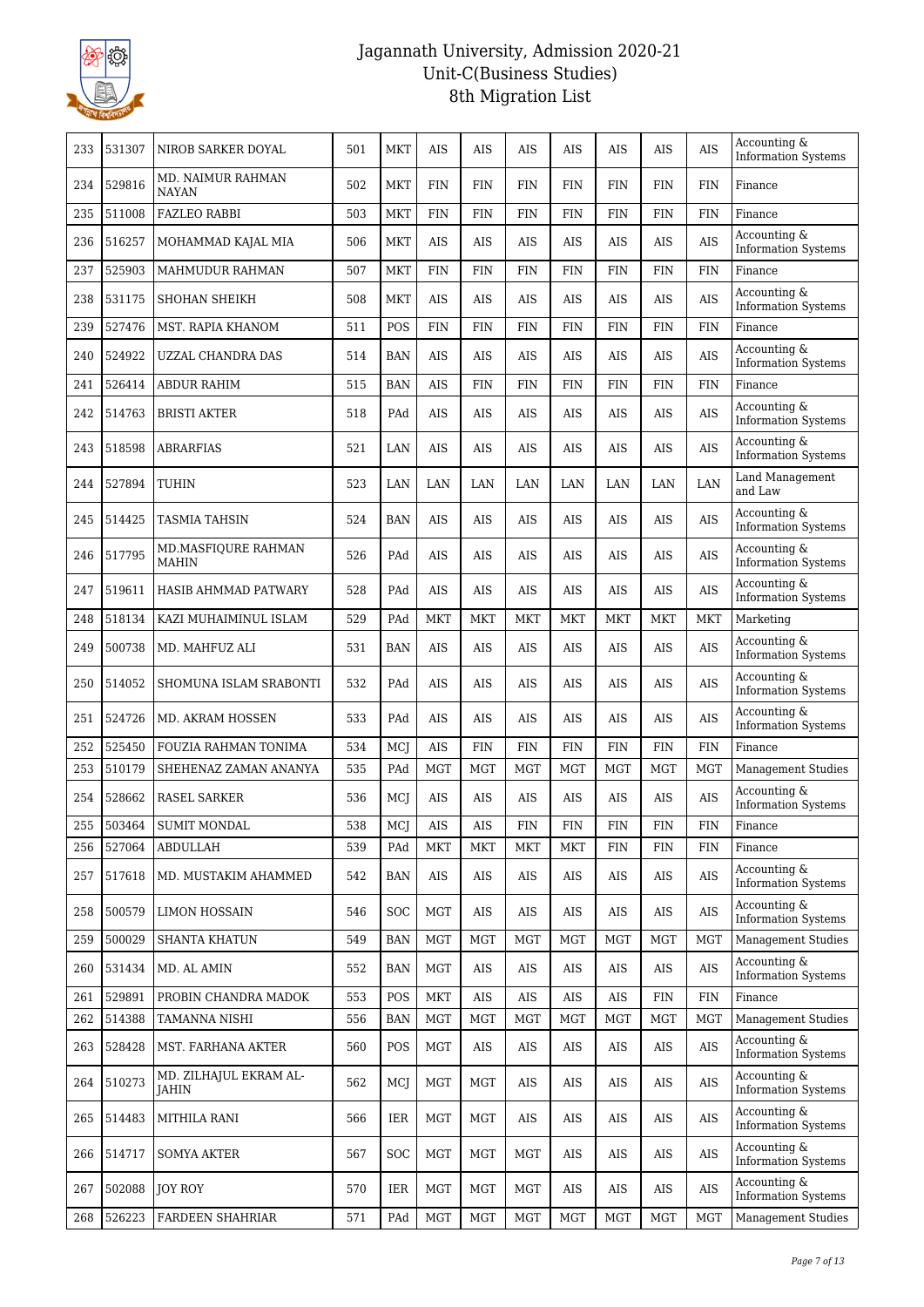

| 269        | 526148           | MD. YOUSUF                                | 573        | POS        | <b>MKT</b> | <b>MKT</b> | <b>MKT</b>               | <b>AIS</b>        | <b>AIS</b>               | <b>FIN</b>               | <b>FIN</b>               | Finance                                                |
|------------|------------------|-------------------------------------------|------------|------------|------------|------------|--------------------------|-------------------|--------------------------|--------------------------|--------------------------|--------------------------------------------------------|
| 270        | 507922           | FARJANA ISLAM NAWME                       | 574        | POS        | <b>MGT</b> | <b>MGT</b> | <b>MGT</b>               | <b>MGT</b>        | <b>MGT</b>               | <b>MGT</b>               | <b>MGT</b>               | <b>Management Studies</b>                              |
| 271        | 530580           | MD. SOHANUR RAHMAN                        | 577        | <b>IER</b> | <b>MGT</b> | <b>MGT</b> | <b>MGT</b>               | AIS               | AIS                      | AIS                      | <b>AIS</b>               | Accounting &<br><b>Information Systems</b>             |
| 272        | 500219           | <b>RAJONI KHATUN</b>                      | 579        |            | <b>MKT</b> | <b>MKT</b> | <b>MKT</b>               | <b>MKT</b>        | <b>MKT</b>               | <b>MKT</b>               | <b>MKT</b>               | Marketing                                              |
| 273        | 513155           | MD. MIRAJ HOSSAIN                         | 580        | <b>ANT</b> | <b>MGT</b> | <b>MGT</b> | <b>MGT</b>               | AIS               | AIS                      | AIS                      | <b>FIN</b>               | Finance                                                |
| 274        | 529872           | <b>SUBROTA DEB ROY</b>                    | 582        | IML        | <b>MGT</b> | <b>MGT</b> | <b>MGT</b>               | AIS               | <b>AIS</b>               | <b>AIS</b>               | <b>AIS</b>               | Accounting &<br><b>Information Systems</b>             |
| 275        | 504049           | URMILA AKTER                              | 584        | IML        | <b>MKT</b> | <b>MKT</b> | <b>MKT</b>               | MKT               | AIS                      | AIS                      | <b>AIS</b>               | Accounting &<br><b>Information Systems</b>             |
| 276        | 533144           | <b>GOBINDA CHANDRA DAS</b>                | 585        | IML        | <b>MKT</b> | <b>MKT</b> | <b>MKT</b>               | <b>MKT</b>        | AIS                      | <b>AIS</b>               | AIS                      | Finance                                                |
| 277        | 514322           | REYA MONI                                 | 587        | SOC        | <b>MGT</b> | <b>MGT</b> | <b>MGT</b>               | MGT               | AIS                      | <b>AIS</b>               | <b>AIS</b>               | Accounting &<br><b>Information Systems</b>             |
| 278        | 507015           | MD. SHAMIM RAZA                           | 588        | SW         | <b>MGT</b> | <b>MGT</b> | <b>MGT</b>               | MGT               | <b>MGT</b>               | AIS                      | <b>AIS</b>               | Accounting &<br><b>Information Systems</b>             |
| 279        | 508839           | MD. SAIFUL ISLAM RONY                     | 591        | <b>IML</b> | MGT        | <b>MGT</b> | <b>MGT</b>               | <b>MGT</b>        | <b>MGT</b>               | AIS                      | <b>AIS</b>               | Accounting &<br><b>Information Systems</b>             |
| 280        | 521749           | MEHEBBULLAH TOUSHIF                       | 592        | SOC        | <b>MGT</b> | <b>MGT</b> | <b>MGT</b>               | <b>MGT</b>        | <b>MGT</b>               | <b>MGT</b>               | <b>AIS</b>               | Accounting &<br><b>Information Systems</b>             |
| 281        | 524507           | TAMANNA AKTHER EVA                        | 595        | SW         | ECO        | ECO        | ECO                      | <b>ENG</b>        | <b>ENG</b>               | <b>ENG</b>               | <b>ENG</b>               | English                                                |
| 282        | 518599           | ASIF HAOUD                                | 596        | SW         | MKT        | <b>MKT</b> | <b>MKT</b>               | <b>MKT</b>        | <b>MKT</b>               | <b>MKT</b>               | <b>MKT</b>               | Accounting &<br><b>Information Systems</b>             |
| 283        | 521432           | <b>IOBAL MAHAMUD</b>                      | 597        | SW         | <b>MKT</b> | <b>MKT</b> | <b>MKT</b>               | <b>MKT</b>        | <b>MKT</b>               | <b>MKT</b>               | <b>MKT</b>               | Accounting &<br><b>Information Systems</b>             |
| 284        | 520546           | <b>MD. ZUBAYER HOSSAIN</b>                | 598        | IML        | <b>MGT</b> | <b>MGT</b> | <b>MGT</b>               | <b>MGT</b>        | <b>MGT</b>               | <b>MGT</b>               | <b>MGT</b>               | Accounting &<br><b>Information Systems</b>             |
| 285        | 515342           | ORPITA DAS MEME                           | 599        | SW         | <b>MGT</b> | <b>MGT</b> | <b>MGT</b>               | <b>MGT</b>        | <b>MGT</b>               | <b>MGT</b>               | <b>MGT</b>               | Accounting &<br><b>Information Systems</b>             |
| 286        | 510482           | MD. KHOSRUL ISLAM                         | 600        | ANT        | <b>MKT</b> | <b>MKT</b> | <b>MKT</b>               | MKT               | <b>MKT</b>               | <b>MKT</b>               | <b>MKT</b>               | Accounting &<br><b>Information Systems</b>             |
| 287        | 511203           | MD. MOMINUL HAQUE                         | 601        |            | <b>MGT</b> | <b>MGT</b> | <b>MGT</b>               | <b>MGT</b>        | <b>MGT</b>               | <b>MGT</b>               | <b>MGT</b>               | Accounting &<br><b>Information Systems</b>             |
| 288        | 509341           | <b>SHUVO HASAN</b>                        | 603        | <b>ANT</b> | <b>MKT</b> | <b>MKT</b> | <b>MKT</b>               | <b>MKT</b>        | <b>MKT</b>               | <b>MKT</b>               | <b>MKT</b>               | Finance                                                |
| 289        | 513937           | <b>RIMA AKTER</b>                         | 604        | <b>IML</b> | <b>MGT</b> | <b>MGT</b> | <b>MGT</b>               | <b>ENG</b>        | <b>ENG</b>               | <b>ENG</b>               | <b>ENG</b>               | English                                                |
| 290        | 509096           | MD. ASHIKUR RAHMAN SHAH                   | 607        | SW         | MKT        | <b>MKT</b> | <b>MKT</b>               | MKT               | <b>MKT</b>               | <b>MKT</b>               | <b>MKT</b>               | Accounting &<br><b>Information Systems</b>             |
| 291        | 516368           | <b>SANJOY KUMER DAS</b>                   | 616        |            | <b>MGT</b> | <b>MGT</b> | <b>MGT</b>               | <b>MGT</b>        | <b>MGT</b>               | <b>MGT</b>               | <b>MGT</b>               | Finance                                                |
| 292        | 506775           | MD. NAZMUL HASAN                          | 617        |            | MGT        | MGT        | $\rm MGT$                | $\rm MGT$         | <b>MGT</b>               | <b>MGT</b>               | <b>MGT</b>               | <b>Management Studies</b>                              |
| 293        | 508884           | MAFUZUL ISLAM ADNAN                       | 621        |            | <b>MKT</b> | <b>MKT</b> | MKT                      | <b>MKT</b>        | <b>MKT</b>               | <b>MKT</b>               | <b>MKT</b>               | Accounting &<br><b>Information Systems</b>             |
| 294        | 515214           | <b>AMENA AKTER</b>                        | 622        |            | MKT        | <b>MKT</b> | MKT                      | MKT               | <b>MKT</b>               | <b>MKT</b>               | <b>MKT</b>               | Marketing                                              |
| 295        | 500733           | SHOURAV ADHIKARY                          | 623        |            | <b>MKT</b> | <b>MKT</b> | <b>MKT</b>               | <b>MKT</b>        | <b>MKT</b>               | <b>MKT</b>               | <b>MKT</b>               | Marketing                                              |
| 296        | 519435           | TAIJUL ISLAM                              | 626        |            | ECO        | ECO        | ECO                      | ECO               | ECO                      | ECO                      | ECO                      | Finance                                                |
| 297        | 517086           | SHIDUL ISLAM RIYAD                        | 627        |            | <b>MGT</b> | <b>MGT</b> | <b>MGT</b>               | <b>MGT</b>        | <b>MGT</b>               | <b>MGT</b>               | <b>MGT</b>               | Finance                                                |
| 298        | 500580           | MD. SHAHED ALI                            | 628        |            | <b>MGT</b> | <b>MGT</b> | <b>MGT</b>               | <b>MGT</b>        | <b>MGT</b>               | <b>MGT</b>               | MGT                      | <b>Management Studies</b>                              |
| 299        | 527013           | ZULFIQUER ALI                             | 630        |            | <b>MGT</b> | <b>MGT</b> | <b>MGT</b><br><b>MGT</b> | <b>MGT</b>        | <b>MGT</b><br><b>MGT</b> | <b>MGT</b>               | <b>MGT</b>               | <b>Management Studies</b><br><b>Management Studies</b> |
| 300<br>301 | 526374<br>515644 | <b>RAKIB HASAN</b><br><b>NASRIN AKTER</b> | 633<br>634 |            | MGT<br>MGT | MGT<br>MGT | <b>MGT</b>               | MGT<br><b>MGT</b> | <b>MGT</b>               | <b>MGT</b><br><b>MGT</b> | <b>MGT</b><br><b>MGT</b> | <b>Management Studies</b>                              |
| 302        | 508831           | MD. INJAMUL HAQUE JONI                    | 636        |            | <b>MKT</b> | <b>MKT</b> | <b>MKT</b>               | <b>MKT</b>        | <b>MKT</b>               | <b>MKT</b>               | <b>MKT</b>               | Marketing                                              |
| 303        | 507968           | MAISHA JAHAN MIM                          | 637        |            | MKT        | <b>MKT</b> | <b>MKT</b>               | MKT               | MKT                      | MKT                      | <b>MKT</b>               | Marketing                                              |
| 304        | 510271           | MST. SADIYA AKTER                         | 638        |            | <b>MKT</b> | <b>MKT</b> | <b>MKT</b>               | <b>MKT</b>        | <b>MKT</b>               | <b>MKT</b>               | <b>MKT</b>               | Marketing                                              |
| 305        | 524526           | <b>HAWYA AKTER</b>                        | 641        |            | <b>MGT</b> | <b>MGT</b> | <b>MGT</b>               | <b>MGT</b>        | <b>MGT</b>               | <b>MGT</b>               | <b>MGT</b>               | <b>Management Studies</b>                              |
| 306        | 506500           | MST. TUNNA MONI                           | 644        |            | <b>MKT</b> | <b>MKT</b> | <b>MKT</b>               | <b>MKT</b>        | <b>MKT</b>               | <b>MKT</b>               | <b>MKT</b>               | Marketing                                              |
| 307        | 533089           | <b>NAIMA RAHMAN</b>                       | 647        |            | <b>MGT</b> | <b>MGT</b> | <b>MGT</b>               | <b>MGT</b>        | <b>MGT</b>               | <b>MGT</b>               | <b>MGT</b>               | <b>Management Studies</b>                              |
| 308        | 514530           | JARIN HOSSIN NIHA                         | 649        |            | <b>MGT</b> | <b>MGT</b> | <b>MGT</b>               | <b>MGT</b>        | <b>MGT</b>               | <b>MGT</b>               | <b>MGT</b>               | <b>Management Studies</b>                              |
| 309        | 512432           | <b>BIBI AMENA</b>                         | 652        |            | MKT        | <b>MKT</b> | <b>MKT</b>               | <b>MKT</b>        | <b>MKT</b>               | <b>MKT</b>               | MKT                      | Marketing                                              |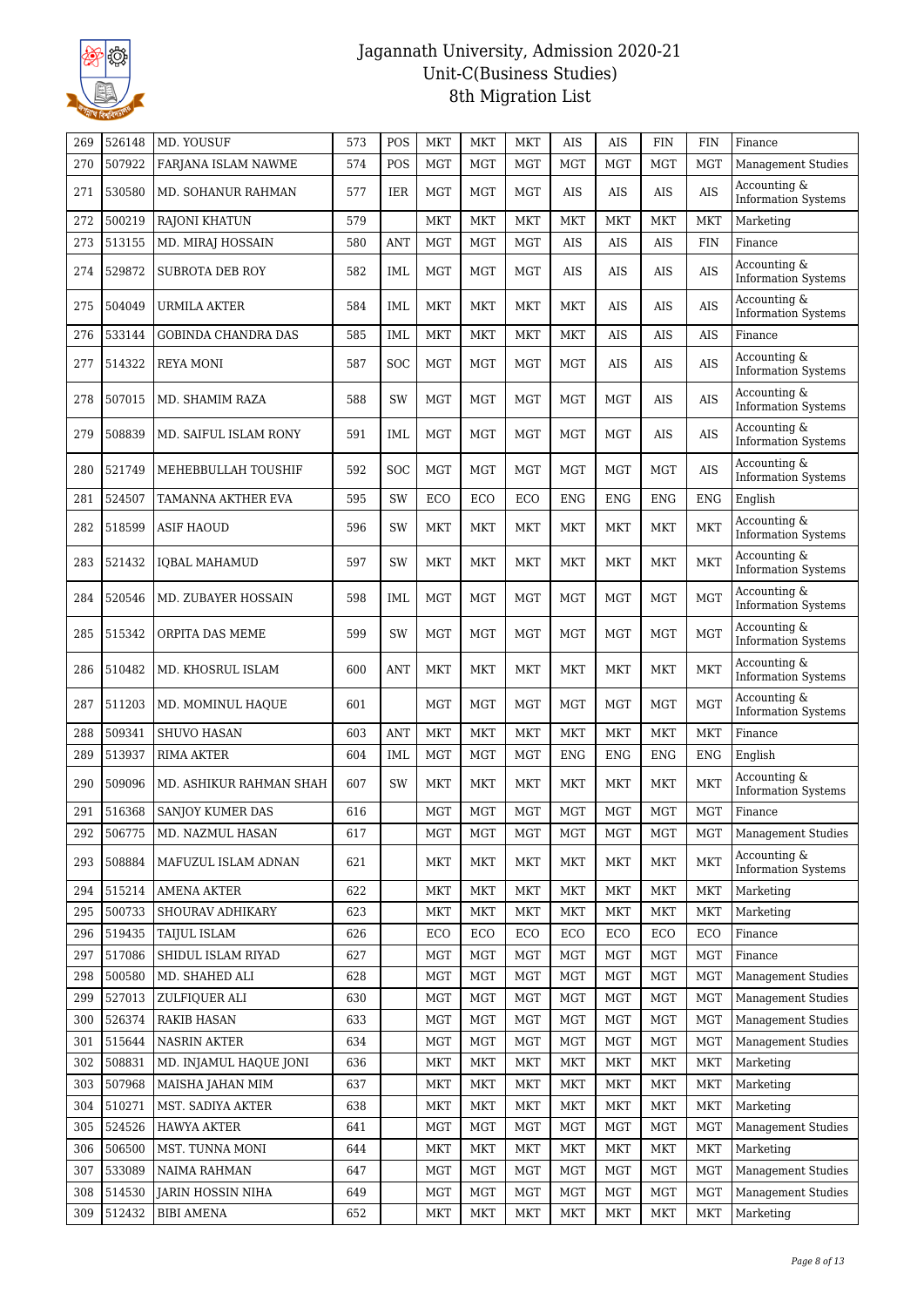

| 310 | 522897 | MD. JAHIDUL ISLAM                  | 653 | <b>MKT</b> | <b>MKT</b> | <b>MKT</b> | MKT        | <b>MKT</b> | <b>MKT</b> | <b>MKT</b> | Marketing                  |
|-----|--------|------------------------------------|-----|------------|------------|------------|------------|------------|------------|------------|----------------------------|
| 311 | 529861 | TONMOY ROY                         | 654 | <b>MGT</b> | <b>MGT</b> | <b>MGT</b> | <b>MGT</b> | <b>MGT</b> | <b>MGT</b> | <b>MGT</b> | Management Studies         |
| 312 | 529778 | <b>NISHAT MIA</b>                  | 658 | <b>MGT</b> | <b>MGT</b> | <b>MGT</b> | MGT        | <b>MGT</b> | <b>MGT</b> | <b>MGT</b> | Management Studies         |
| 313 | 519770 | AL-AMIN MAHTAB SHAAN               | 660 | <b>MGT</b> | <b>MGT</b> | <b>MGT</b> | <b>MGT</b> | <b>MGT</b> | <b>MGT</b> | <b>MGT</b> | <b>Management Studies</b>  |
| 314 | 532750 | <b>MD FAROQUE</b>                  | 661 | <b>MGT</b> | <b>MGT</b> | <b>MGT</b> | <b>MGT</b> | <b>MGT</b> | <b>MGT</b> | <b>MGT</b> | <b>Management Studies</b>  |
| 315 | 518531 | MD. SHAMSUR RAHMAN<br><b>SIZAN</b> | 662 | <b>MGT</b> | <b>MGT</b> | <b>MGT</b> | <b>MGT</b> | <b>MGT</b> | <b>MGT</b> | <b>MGT</b> | <b>Management Studies</b>  |
| 316 | 532771 | MD.BORHAN UDDIN NOMAN              | 663 | <b>MGT</b> | <b>MGT</b> | <b>MGT</b> | <b>MGT</b> | <b>MGT</b> | <b>MGT</b> | <b>MGT</b> | Management Studies         |
| 317 | 526124 | RAFIQ BIN SADEK RESHAD             | 665 | <b>MGT</b> | <b>MGT</b> | <b>MGT</b> | <b>MGT</b> | <b>MGT</b> | <b>MGT</b> | <b>MGT</b> | Management Studies         |
| 318 | 524381 | MD. IBRHIM                         | 666 | LAN        | LAN        | LAN        | LAN        | LAN        | LAN        | LAN        | Land Management<br>and Law |
| 319 | 513847 | NUSRAT JAHAN TASHFE                | 667 | <b>MGT</b> | <b>MGT</b> | <b>MGT</b> | <b>MGT</b> | <b>MGT</b> | <b>MGT</b> | <b>MGT</b> | <b>Management Studies</b>  |
| 320 | 514328 | SURAYA YEASMIN SILVY               | 668 | <b>MGT</b> | <b>MGT</b> | <b>MGT</b> | <b>MGT</b> | <b>MGT</b> | <b>MGT</b> | <b>MGT</b> | <b>Management Studies</b>  |
| 321 | 516959 | JUBAYER BIN BASHAR                 | 669 | <b>MGT</b> | <b>MGT</b> | <b>MGT</b> | <b>MGT</b> | <b>MGT</b> | <b>MGT</b> | <b>MGT</b> | Management Studies         |
| 322 | 520987 | REDWAN HOSSAIN SARDER              | 672 | <b>MKT</b> | <b>MKT</b> | <b>MKT</b> | <b>MKT</b> | <b>MKT</b> | <b>MKT</b> | <b>MKT</b> | Marketing                  |
| 323 | 524879 | MD. FAHIM FAISAL                   | 673 | <b>MGT</b> | <b>MGT</b> | <b>MGT</b> | <b>MGT</b> | <b>MGT</b> | <b>MGT</b> | <b>MGT</b> | <b>Management Studies</b>  |
| 324 | 509080 | SADIYA ABEDIEN JEBA                | 674 | <b>MGT</b> | <b>MGT</b> | <b>MGT</b> | <b>MGT</b> | <b>MGT</b> | <b>MGT</b> | <b>MGT</b> | Management Studies         |
| 325 | 500911 | KAMRUL HOSSAIN                     | 676 | <b>MGT</b> | <b>MGT</b> | <b>MGT</b> | <b>MGT</b> | <b>MGT</b> | <b>MGT</b> | <b>MGT</b> | Management Studies         |
| 326 | 514783 | PRIYA ROY                          | 677 | <b>MGT</b> | <b>MGT</b> | <b>MGT</b> | <b>MGT</b> | <b>MGT</b> | <b>MGT</b> | <b>MGT</b> | <b>Management Studies</b>  |
| 327 | 531990 | MD. AKASH BAPARI                   | 680 | <b>MGT</b> | <b>MGT</b> | <b>MGT</b> | <b>MGT</b> | <b>MGT</b> | <b>MGT</b> | <b>MGT</b> | <b>Management Studies</b>  |
| 328 | 531216 | <b>SIZAN AHMED</b>                 | 681 | <b>MGT</b> | <b>MGT</b> | <b>MGT</b> | <b>MGT</b> | <b>MGT</b> | <b>MGT</b> | <b>MGT</b> | Management Studies         |
| 329 | 533362 | MD. AZIM MIAH                      | 682 | <b>MGT</b> | <b>MGT</b> | <b>MGT</b> | <b>MGT</b> | <b>MGT</b> | <b>MGT</b> | <b>MGT</b> | <b>Management Studies</b>  |
| 330 | 514545 | RATNA AKTER                        | 686 | <b>MGT</b> | <b>MGT</b> | <b>MGT</b> | <b>MGT</b> | <b>MGT</b> | <b>MGT</b> | <b>MGT</b> | <b>Management Studies</b>  |
| 331 | 504540 | MD. NAZMUL HASAN                   | 688 | <b>MKT</b> | MKT        | <b>MKT</b> | MKT        | <b>MKT</b> | <b>MKT</b> | <b>MKT</b> | Marketing                  |
| 332 | 517713 | SALMAN MAHAMUD                     | 689 | <b>MGT</b> | <b>MGT</b> | <b>MGT</b> | <b>MGT</b> | <b>MGT</b> | <b>MGT</b> | <b>MGT</b> | <b>Management Studies</b>  |
| 333 | 518263 | MD. NAZMUS SAKIB                   | 692 | <b>MGT</b> | <b>MGT</b> | <b>MGT</b> | <b>MGT</b> | <b>MGT</b> | <b>MGT</b> | <b>MGT</b> | <b>Management Studies</b>  |
| 334 | 516316 | MAHMUDA AKTER MIM                  | 693 | <b>MGT</b> | <b>MGT</b> | <b>MGT</b> | <b>MGT</b> | <b>MGT</b> | <b>MGT</b> | <b>MGT</b> | <b>Management Studies</b>  |
| 335 | 514131 | NUSRAT JAHAN ANY                   | 695 | <b>MGT</b> | <b>MGT</b> | <b>MGT</b> | <b>MGT</b> | <b>MGT</b> | <b>MGT</b> | <b>MGT</b> | <b>Management Studies</b>  |
| 336 | 513994 | <b>JANNATUL FERDOUS</b>            | 700 | MKT        | <b>MKT</b> | MKT        | <b>MKT</b> | <b>MKT</b> | <b>MKT</b> | <b>MKT</b> | Marketing                  |
| 337 | 510420 | MD. ABDUR RAHIM                    | 701 | <b>MKT</b> | <b>MKT</b> | <b>MKT</b> | MKT        | <b>MKT</b> | <b>MKT</b> | <b>MKT</b> | Marketing                  |
| 338 | 526605 | <b>IMTEAZ AHMMED</b>               | 704 | ECO        | ECO        | ECO        | ECO        | ECO        | ECO        | ECO        | Economics                  |
| 339 | 511327 | MD. ASRAFUL ISLAM                  | 706 | <b>MKT</b> | <b>MKT</b> | <b>MKT</b> | MKT        | <b>MKT</b> | <b>MKT</b> | <b>MKT</b> | Marketing                  |
| 340 | 527703 | MD. SABBIR AHMMED.                 | 707 | <b>MGT</b> | <b>MGT</b> | <b>MGT</b> | <b>MGT</b> | <b>MGT</b> | <b>MGT</b> | <b>MGT</b> | Management Studies         |
| 341 | 512127 | <b>GOLAM KIBRIA</b>                | 708 | <b>MKT</b> | <b>MKT</b> | MKT        | MKT        | <b>MKT</b> | <b>MKT</b> | <b>MKT</b> | Marketing                  |
| 342 | 528997 | MD. SHAKIB HOSSEN<br><b>SHANTO</b> | 709 | <b>MKT</b> | <b>MKT</b> | <b>MKT</b> | <b>MKT</b> | <b>MKT</b> | <b>MKT</b> | <b>MKT</b> | Marketing                  |
| 343 | 517377 | FYZANUL HAQUE AYAN                 | 710 | <b>MKT</b> | <b>MKT</b> | MKT        | MKT        | <b>MKT</b> | <b>MKT</b> | <b>MKT</b> | Marketing                  |
| 344 | 512883 | SHANTA CHANDRA SHIL                | 711 | <b>MGT</b> | MGT        | <b>MGT</b> | <b>MGT</b> | <b>MGT</b> | <b>MGT</b> | <b>MGT</b> | <b>Management Studies</b>  |
| 345 | 501657 | MD. IBRAHIM KHALIL ULLAH           | 712 | <b>MGT</b> | <b>MGT</b> | <b>MGT</b> | <b>MGT</b> | <b>MGT</b> | <b>MGT</b> | <b>MGT</b> | <b>Management Studies</b>  |
| 346 | 524785 | RABIUL AOWAL                       | 716 | LAN        | LAN        | LAN        | LAN        | LAN        | LAN        | LAN        | Land Management<br>and Law |
| 347 | 525172 | JHALAK SARKER                      | 717 | MGT        | <b>MGT</b> | <b>MGT</b> | MGT        | MGT        | <b>MGT</b> | <b>MGT</b> | <b>Management Studies</b>  |
| 348 | 509460 | MD. REZWAN SIDDIOUE                | 718 | <b>MGT</b> | MGT        | <b>MGT</b> | <b>MGT</b> | <b>MGT</b> | <b>MGT</b> | <b>MGT</b> | <b>Management Studies</b>  |
| 349 | 500824 | MD. SAYEM REZA                     | 721 | <b>MGT</b> | MGT        | <b>MGT</b> | <b>MGT</b> | <b>MGT</b> | <b>MGT</b> | <b>MGT</b> | <b>Management Studies</b>  |
| 350 | 508812 | HABIBUL BASHAR SUMON               | 722 | <b>MGT</b> | <b>MGT</b> | <b>MGT</b> | <b>MGT</b> | <b>MGT</b> | <b>MGT</b> | <b>MGT</b> | <b>Management Studies</b>  |
| 351 | 513156 | MD. FORHAD HOSSAIN                 | 729 | <b>MKT</b> | <b>MKT</b> | <b>MKT</b> | MKT        | <b>MKT</b> | <b>MKT</b> | <b>MKT</b> | Marketing                  |
| 352 | 531423 | MD. KAIYUM SHARIF                  | 730 | MGT        | MGT        | <b>MGT</b> | <b>MGT</b> | <b>MGT</b> | <b>MGT</b> | <b>MGT</b> | Management Studies         |
| 353 | 502317 | SWEETY RANI DATTA                  | 731 | <b>MGT</b> | <b>MGT</b> | <b>MGT</b> | <b>MGT</b> | <b>MGT</b> | <b>MGT</b> | <b>MGT</b> | <b>Management Studies</b>  |
| 354 | 510061 | MST. NOWRIN-BINTE-ZAMAN            | 732 | <b>MGT</b> | MGT        | <b>MGT</b> | <b>MGT</b> | <b>MGT</b> | <b>MGT</b> | <b>MGT</b> | <b>Management Studies</b>  |
| 355 | 514030 | SANJIDA KHANAM                     | 734 | <b>MGT</b> | <b>MGT</b> | <b>MGT</b> | <b>MGT</b> | <b>MGT</b> | <b>MGT</b> | <b>MGT</b> | <b>Management Studies</b>  |
| 356 | 514330 | HOMAYRA AKTER MOW                  | 735 | MGT        | <b>MGT</b> | <b>MGT</b> | <b>MGT</b> | <b>MGT</b> | <b>MGT</b> | <b>MGT</b> | <b>Management Studies</b>  |
| 357 | 507953 | KONA AKTER                         | 738 | LAN        | LAN        | LAN        | LAN        | LAN        | LAN        | LAN        | Land Management<br>and Law |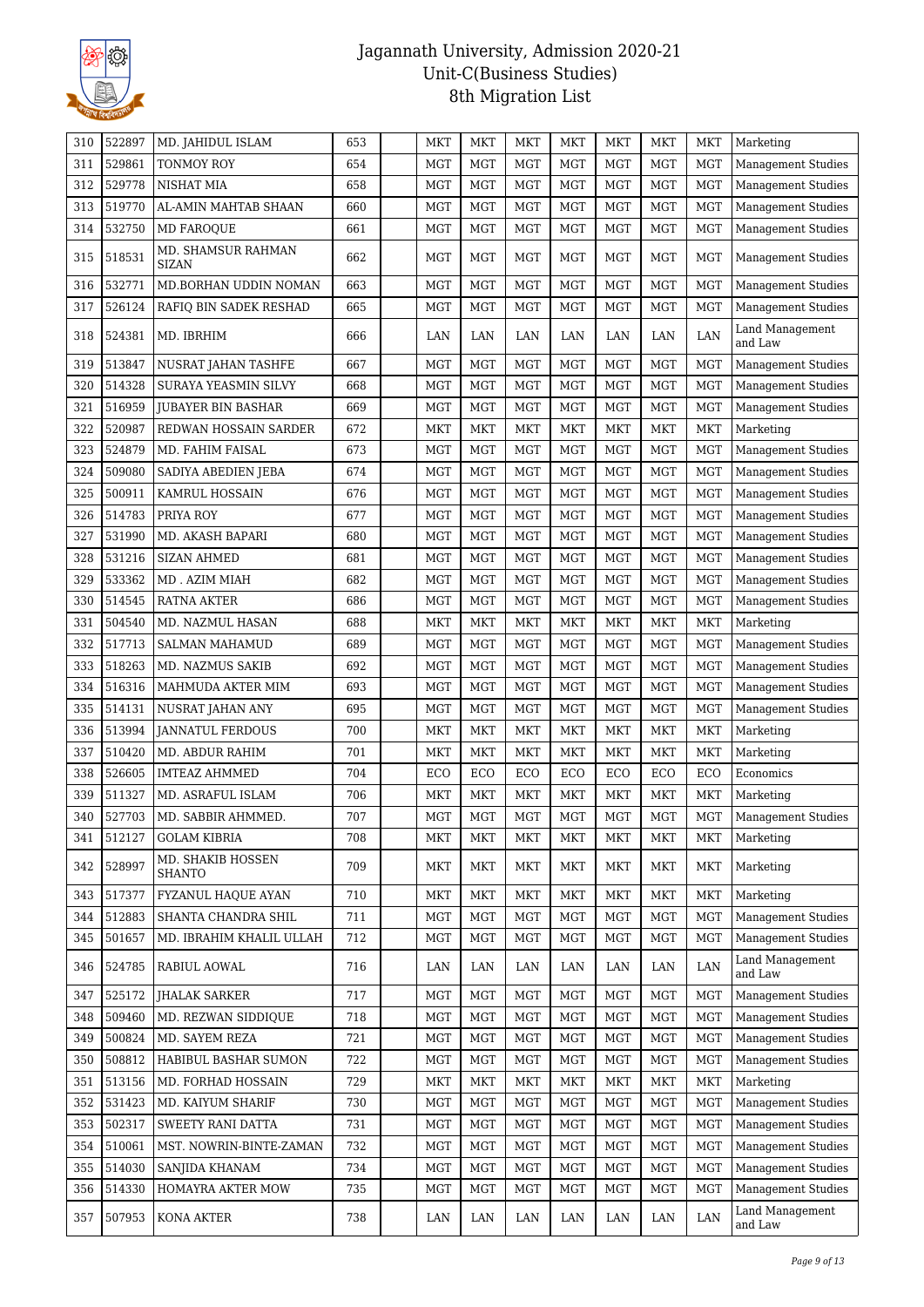

| 358 | 517226 | MD. RIPON                    | 739 | MKT        | MKT        | <b>MKT</b> | <b>MKT</b> | <b>MKT</b> | <b>MKT</b> | <b>MKT</b> | Marketing                         |
|-----|--------|------------------------------|-----|------------|------------|------------|------------|------------|------------|------------|-----------------------------------|
| 359 | 521309 | MD. SAJID RAHMAN ERAM        | 740 | <b>MGT</b> | <b>MGT</b> | <b>MGT</b> | <b>MGT</b> | <b>MGT</b> | <b>MGT</b> | <b>MGT</b> | <b>Management Studies</b>         |
| 360 | 522517 | <b>FARHAN TANVIR</b>         | 742 | PAd        | PAd        | PAd        | PAd        | PAd        | PAd        | PAd        | Public Administration             |
| 361 | 510505 | RAJIB ISLAM ASIF             | 743 | MGT        | <b>MGT</b> | <b>MGT</b> | <b>MGT</b> | <b>MGT</b> | <b>MGT</b> | <b>MGT</b> | <b>Management Studies</b>         |
| 362 | 523218 | SHREE PRARTH DEBNATH         | 745 | <b>MKT</b> | <b>MKT</b> | <b>MKT</b> | <b>MKT</b> | <b>MKT</b> | <b>MKT</b> | <b>MKT</b> | Marketing                         |
| 363 | 525954 | MOHAMMAD HASAN UDDIN         | 747 | <b>MGT</b> | MGT        | <b>MGT</b> | <b>MGT</b> | <b>MGT</b> | <b>MGT</b> | <b>MGT</b> | Management Studies                |
| 364 | 526304 | SHAKAWATH HOSSAIN            | 748 | <b>MGT</b> | <b>MGT</b> | <b>MGT</b> | <b>MGT</b> | <b>MGT</b> | <b>MGT</b> | <b>MGT</b> | <b>Management Studies</b>         |
| 365 | 521423 | MD. MASUM BILLAH TANIM       | 751 | MKT        | MKT        | <b>MKT</b> | MKT        | <b>MKT</b> | <b>MKT</b> | <b>MKT</b> | Marketing                         |
| 366 | 521397 | MD.RASHED KHAN MENON         | 752 | <b>MKT</b> | <b>MKT</b> | <b>MKT</b> | MKT        | <b>MKT</b> | MKT        | <b>MKT</b> | Marketing                         |
| 367 | 513769 | <b>SADIA NASRIN</b>          | 753 | <b>MGT</b> | <b>MGT</b> | <b>MGT</b> | <b>MGT</b> | <b>MGT</b> | <b>MGT</b> | <b>MGT</b> | <b>Management Studies</b>         |
| 368 | 507672 | NAZNIN NAHAR SHAWMI          | 754 | MGT        | <b>MGT</b> | <b>MGT</b> | <b>MGT</b> | <b>MGT</b> | <b>MGT</b> | <b>MGT</b> | <b>Management Studies</b>         |
| 369 | 510246 | MD. RAIHAN MUNNA             | 755 | MGT        | <b>MGT</b> | <b>MGT</b> | <b>MGT</b> | <b>MGT</b> | <b>MGT</b> | <b>MGT</b> | <b>Management Studies</b>         |
| 370 | 519392 | MD. RAIHAN SARKER            | 760 | <b>MKT</b> | <b>MGT</b> | <b>MGT</b> | MGT        | <b>MGT</b> | <b>MGT</b> | <b>MGT</b> | <b>Management Studies</b>         |
| 371 | 500850 | SHAKIBUR RAHMAN              | 761 | MKT        | <b>MGT</b> | <b>MGT</b> | <b>MGT</b> | <b>MGT</b> | <b>MGT</b> | <b>MGT</b> | Management Studies                |
| 372 | 524867 | NAIMUR RAHMAN                | 763 | MKT        | MGT        | <b>MGT</b> | <b>MGT</b> | <b>MGT</b> | <b>MGT</b> | <b>MGT</b> | <b>Management Studies</b>         |
| 373 | 520420 | <b>RAKIBUL HASAN</b>         | 765 | MKT        | <b>MGT</b> | <b>MGT</b> | <b>MGT</b> | <b>MGT</b> | <b>MGT</b> | <b>MGT</b> | <b>Management Studies</b>         |
| 374 | 532845 | MD. TANBIR HASSAN            | 766 | <b>MKT</b> | MKT        | <b>MKT</b> | MKT        | <b>MKT</b> | <b>MKT</b> | <b>MKT</b> | Marketing                         |
| 375 | 516117 | <b>SHANTA AKTER</b>          | 767 | POS        | POS        | POS        | POS        | POS        | POS        | POS        | Political Science                 |
| 376 | 527730 | <b>IMTIAZ AHAMED</b>         | 768 | <b>MKT</b> | MKT        | <b>MKT</b> | <b>MKT</b> | <b>MKT</b> | MKT        | <b>MKT</b> | Marketing                         |
| 377 | 524451 | MST. RABEYA AKTER            | 769 | SW         | SW         | SW         | SW         | SW         | SW         | SW         | Social Work                       |
| 378 | 530320 | MD. SOZIB ISLAM              | 770 | <b>MKT</b> | <b>MKT</b> | <b>MKT</b> | MKT        | <b>MKT</b> | MKT        | <b>MKT</b> | Marketing                         |
| 379 | 528783 | VOJON KUMAR                  | 771 | MKT        | <b>MGT</b> | <b>MGT</b> | MGT        | MGT        | MGT        | MGT        | <b>Management Studies</b>         |
| 380 | 510257 | <b>ROKSANA</b>               | 773 | <b>MKT</b> | <b>MKT</b> | <b>MKT</b> | MKT        | <b>MKT</b> | <b>MKT</b> | <b>MKT</b> | Marketing                         |
| 381 | 518510 | MD. RIYAD HOSSAIN            | 774 | <b>MKT</b> | <b>MKT</b> | <b>MKT</b> | MKT        | <b>MKT</b> | <b>MKT</b> | <b>MKT</b> | Marketing                         |
| 382 | 514885 | SADIA AKTER                  | 775 | <b>MKT</b> | <b>MKT</b> | <b>MKT</b> | MKT        | <b>MKT</b> | <b>MKT</b> | <b>MKT</b> | Marketing                         |
| 383 | 522493 | NUSRAT JAHAN                 | 776 | PAd        | <b>MGT</b> | <b>MGT</b> | <b>MGT</b> | <b>MGT</b> | <b>MGT</b> | <b>MGT</b> | <b>Management Studies</b>         |
| 384 | 512230 | MD. RION MIA                 | 777 | MKT        | <b>MKT</b> | ECO        | ECO        | ECO        | ECO        | ECO        | Economics                         |
| 385 | 502949 | MAJIDUL ISLAM FAHAD          | 779 | LAN        | LAN        | LAN        | LAN        | LAN        | LAN        | LAN        | Land Management<br>and Law        |
| 386 | 517121 | <b>MD JUBAER HOSSAIN</b>     | 780 | MKT        | MKT        | <b>MKT</b> | <b>MKT</b> | <b>MKT</b> | <b>MKT</b> | <b>MKT</b> | Marketing                         |
| 387 | 521133 | MD. MAHIUDDIN                | 781 | <b>MKT</b> | MKT        | <b>MKT</b> | MKT        | MKT        | MKT        | MKT        | Marketing                         |
| 388 | 526090 | MOHAMMAD EMON AHMED          | 783 | <b>MKT</b> | MKT        | <b>MKT</b> | MKT        | <b>MKT</b> | <b>MKT</b> | <b>MKT</b> | Marketing                         |
| 389 |        | 515338   MAHABUBA ISLAM MITU | 786 | MKT        | MKT        | MKT        | MKT        | MKT        | <b>MKT</b> | MKT        | Marketing                         |
| 390 | 510377 | MD. MASUD RANA               | 787 | MKT        | <b>MGT</b> | <b>MGT</b> | <b>MGT</b> | <b>MGT</b> | <b>MGT</b> | MGT        | Management Studies                |
| 391 | 527261 | SRABONI CHOWDHURY            | 791 | PAd        | <b>MGT</b> | <b>MGT</b> | <b>MGT</b> | <b>MGT</b> | <b>MGT</b> | <b>MGT</b> | Management Studies                |
| 392 | 513202 | MD. IMRAN HOSSAIN            | 794 | LAN        | <b>MGT</b> | <b>MGT</b> | MGT        | <b>MGT</b> | MGT        | <b>MGT</b> | <b>Management Studies</b>         |
| 393 | 511405 | MD. MUTTAKIN ALI             | 798 | <b>IER</b> | <b>MGT</b> | <b>MGT</b> | <b>MGT</b> | <b>MGT</b> | <b>MGT</b> | <b>MGT</b> | <b>Management Studies</b>         |
| 394 | 518279 | MAHEDI HASAN                 | 799 | <b>BAN</b> | <b>MGT</b> | <b>MGT</b> | <b>MGT</b> | <b>MGT</b> | <b>MGT</b> | <b>MGT</b> | <b>Management Studies</b>         |
| 395 | 512147 | MD. TAWFIQUL ISLAM           | 801 | PAd        | <b>MGT</b> | <b>MGT</b> | MGT        | <b>MGT</b> | <b>MGT</b> | MGT        | <b>Management Studies</b>         |
| 396 | 506511 | MOST. SUCHI KHATUN           | 803 | <b>BAN</b> | <b>MKT</b> | <b>MKT</b> | <b>MKT</b> | <b>MKT</b> | <b>MKT</b> | <b>MKT</b> | Marketing                         |
| 397 | 510161 | AFIA ANJUM                   | 808 | PAd        | <b>MKT</b> | <b>MKT</b> | <b>MKT</b> | <b>MKT</b> | <b>MKT</b> | <b>MKT</b> | Marketing                         |
| 398 | 501607 | <b>TAMANNA AKTHER</b>        | 809 | POS        | <b>MGT</b> | <b>MGT</b> | <b>MGT</b> | <b>MGT</b> | <b>MGT</b> | <b>MGT</b> | <b>Management Studies</b>         |
| 399 | 514602 | MEHEJABIN ISLAM MUSKAN       | 811 | IML        | <b>MGT</b> | <b>MGT</b> | MGT        | <b>MGT</b> | <b>MGT</b> | <b>MGT</b> | <b>Management Studies</b>         |
| 400 | 532541 | PRASANTA DABNATH             | 812 | <b>BAN</b> | <b>MGT</b> | <b>MGT</b> | <b>MGT</b> | <b>MGT</b> | <b>MGT</b> | <b>MGT</b> | <b>Management Studies</b>         |
| 401 | 517184 | APURBO KUNDU                 | 815 | POS        | LAN        | LAN        | LAN        | LAN        | LAN        | LAN        | <b>Land Management</b><br>and Law |
| 402 | 514998 | <b>DIPA SARKER</b>           | 816 | <b>BAN</b> | <b>MKT</b> | <b>MKT</b> | <b>MKT</b> | <b>MKT</b> | <b>MKT</b> | <b>MKT</b> | Marketing                         |
| 403 | 518332 | MD. TOKE                     | 817 | MCJ        | <b>MGT</b> | <b>MGT</b> | <b>MGT</b> | <b>MGT</b> | <b>MGT</b> | MGT        | <b>Management Studies</b>         |
| 404 | 517615 | FAHAD HOSSAIN                | 818 | <b>BAN</b> | <b>MKT</b> | <b>MKT</b> | <b>MKT</b> | MKT        | <b>MKT</b> | <b>MKT</b> | Marketing                         |
| 405 | 526014 | <b>ANWAR FAIYAZ</b>          | 819 | PAd        | <b>MKT</b> | <b>MKT</b> | <b>MKT</b> | <b>MKT</b> | <b>MKT</b> | <b>MKT</b> | Marketing                         |
| 406 | 507896 | YASMIN AKTER                 | 821 | MCJ        | MGT        | <b>MGT</b> | <b>MGT</b> | <b>MGT</b> | <b>MGT</b> | <b>MGT</b> | <b>Management Studies</b>         |
| 407 | 514955 | SUMIYA ISLAM SUZANA          | 822 | IER        | MKT        | MKT        | MKT        | MKT        | MKT        | MKT        | Marketing                         |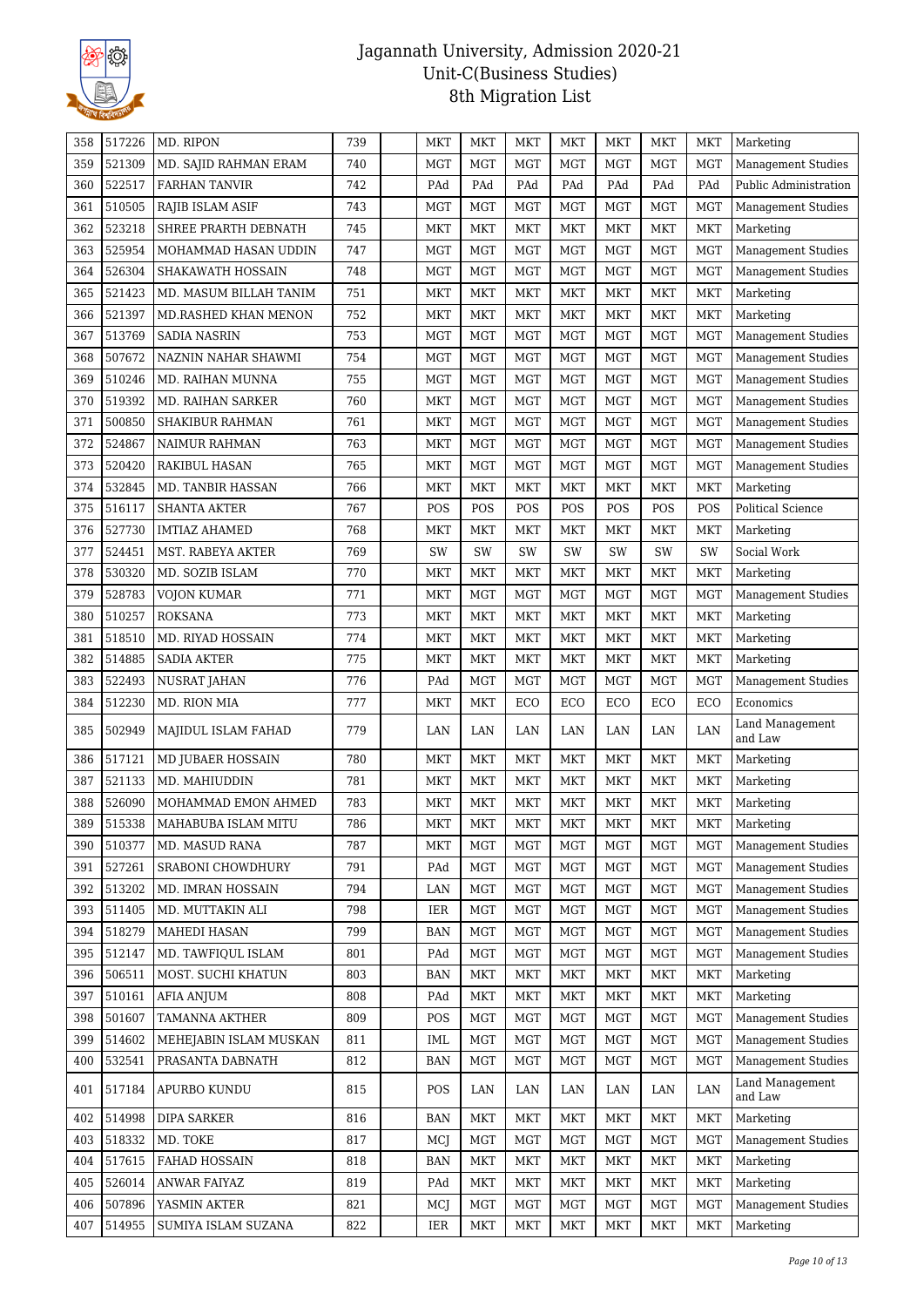

| 408 | 530552 | <b>JANNATUN NAIM</b>        | 825 | POS        | <b>MGT</b> | <b>MGT</b> | <b>MGT</b> | <b>MGT</b> | <b>MGT</b> | MGT        | <b>Management Studies</b>            |
|-----|--------|-----------------------------|-----|------------|------------|------------|------------|------------|------------|------------|--------------------------------------|
| 409 | 533160 | <b>MEHEDI HASAN</b>         | 826 | <b>IER</b> | <b>MGT</b> | <b>MGT</b> | <b>MGT</b> | <b>MGT</b> | <b>MGT</b> | <b>MGT</b> | <b>Management Studies</b>            |
| 410 | 511027 | <b>MOMIN KHAN</b>           | 828 |            |            | <b>MKT</b> | <b>MKT</b> | <b>MKT</b> | <b>MKT</b> | <b>MKT</b> | Marketing                            |
| 411 | 518533 | MD. REHAD SARKER            | 829 | POS        | <b>MGT</b> | <b>MGT</b> | <b>MGT</b> | <b>MGT</b> | <b>MGT</b> | MGT        | <b>Management Studies</b>            |
| 412 | 518254 | MD. MAMUN                   | 830 | IER        | <b>MKT</b> | <b>MKT</b> | <b>MKT</b> | <b>MKT</b> | <b>MKT</b> | <b>MKT</b> | Marketing                            |
| 413 | 507528 | <b>MOSLEY UDDIN</b>         | 831 | SW         | <b>MGT</b> | <b>MGT</b> | <b>MGT</b> | <b>MGT</b> | <b>MGT</b> | <b>MGT</b> | <b>Management Studies</b>            |
| 414 | 516440 | <b>FARJANA</b>              | 835 | <b>SOC</b> | <b>MKT</b> | <b>MKT</b> | <b>MKT</b> | <b>MKT</b> | <b>MKT</b> | MKT        | Marketing                            |
| 415 | 500596 | MD. IBRAHIM HOSSAIN         | 836 | PAd        | PAd        | PAd        | PAd        | PAd        | PAd        | PAd        | Public Administration                |
| 416 | 524400 | <b>FAUZIA SHARMIN OASIS</b> | 840 | PAd        | <b>MGT</b> | <b>MGT</b> | <b>MGT</b> | <b>MGT</b> | <b>MGT</b> | <b>MGT</b> | Management Studies                   |
| 417 | 516775 | MD. SHAKIL SHIKDER          | 843 | PAd        | PAd        | PAd        | PAd        | PAd        | PAd        | PAd        | Public Administration                |
| 418 | 517581 | MD. SOHRAF                  | 845 | PAd        | <b>MGT</b> | <b>MGT</b> | <b>MGT</b> | <b>MGT</b> | <b>MGT</b> | <b>MGT</b> | <b>Management Studies</b>            |
| 419 | 507880 | HAFIZA AKTER                | 846 | MCJ        | MCJ        | <b>MCJ</b> | MCJ        | MCJ        | MCJ        | MCJ        | Mass Communication<br>and Journalism |
| 420 | 516839 | MD.MAHAMUDUL HASAN          | 847 | SOC        | <b>MGT</b> | <b>MGT</b> | ECO        | ECO        | ECO        | ECO        | Economics                            |
| 421 | 516703 | <b>MEARAZ HOSSAIN</b>       | 850 | MCJ        | MKT        | <b>MKT</b> | <b>MKT</b> | <b>MKT</b> | <b>MKT</b> | <b>MKT</b> | Marketing                            |
| 422 | 511808 | SHAHARIA BOSHIR             | 854 | MCJ        | MKT        | <b>MKT</b> | <b>MKT</b> | <b>MKT</b> | <b>MKT</b> | <b>MKT</b> | Marketing                            |
| 423 | 514889 | <b>BITHI AKTER</b>          | 857 | SOC        | MGT        | <b>MGT</b> | <b>MGT</b> | <b>MGT</b> | <b>MGT</b> | <b>MGT</b> | <b>Management Studies</b>            |
| 424 | 531742 | SANZIDA SULTANA             | 858 | IML        | <b>MKT</b> | <b>MKT</b> | <b>MKT</b> | <b>MKT</b> | <b>MKT</b> | <b>MKT</b> | Marketing                            |
| 425 | 531227 | MD. JEWEL MATUBBER          | 861 | SOC        | MKT        | <b>MKT</b> | <b>MKT</b> | <b>MKT</b> | <b>MKT</b> | MKT        | Marketing                            |
| 426 | 504148 | <b>HABIBA AKTER</b>         | 863 | MCJ        | <b>MGT</b> | <b>MGT</b> | <b>MGT</b> | <b>MGT</b> | <b>MGT</b> | <b>MGT</b> | <b>Management Studies</b>            |
| 427 | 524710 | MD. GOLAM MOSTOFA           | 864 | SW         | <b>MGT</b> | LAN        | LAN        | LAN        | LAN        | LAN        | Land Management<br>and Law           |
| 428 | 522968 | MOHAMMAD ALI                | 865 |            |            | <b>MKT</b> | <b>MKT</b> | <b>MKT</b> | <b>MKT</b> | <b>MKT</b> | Marketing                            |
| 429 | 522594 | <b>ANOWAR HOSSAIN</b>       | 866 | <b>IML</b> | <b>MGT</b> | <b>MGT</b> | <b>MGT</b> | <b>MGT</b> | <b>MGT</b> | <b>MGT</b> | <b>Management Studies</b>            |
| 430 | 531340 | <b>TUSHAR SHEIKH</b>        | 867 | SW         | MKT        | <b>MKT</b> | <b>MKT</b> | <b>MKT</b> | <b>MKT</b> | <b>MKT</b> | Marketing                            |
| 431 | 514338 | TABASSUM AISARJA RASTY      | 868 | SOC        | MKT        | <b>MKT</b> | MKT        | <b>MKT</b> | <b>MKT</b> | <b>MKT</b> | Marketing                            |
| 432 | 509085 | REDOAN AHMED NAFIZ          | 871 | <b>SOC</b> | <b>MGT</b> | <b>MGT</b> | <b>MGT</b> | <b>MGT</b> | <b>MGT</b> | <b>MGT</b> | <b>Management Studies</b>            |
| 433 | 530531 | SHEHAB MIA                  | 874 | <b>ANT</b> | <b>MGT</b> | <b>MGT</b> | <b>MGT</b> | <b>MGT</b> | <b>MGT</b> | <b>MGT</b> | Management Studies                   |
| 434 | 513891 | MAFUZA AKTER NITU           | 879 | IML        | <b>IML</b> | <b>IML</b> | <b>IML</b> | IML        | IML        | <b>IML</b> | Institute of Modern<br>Language(IML) |
| 435 | 528156 | MD EMON SHEIKH              | 890 |            | <b>MGT</b> | <b>MGT</b> | <b>MGT</b> | <b>MGT</b> | <b>MGT</b> | <b>MGT</b> | <b>Management Studies</b>            |
| 436 | 526012 | MD. HABIBUL ABRAR           | 891 |            | MKT        | <b>MKT</b> | <b>MKT</b> | <b>MKT</b> | <b>MKT</b> | <b>MKT</b> | Marketing                            |
| 437 | 512894 | <b>MAHA AKTER</b>           | 892 |            | MKT        | MKT        | MKT        | <b>MKT</b> | <b>MKT</b> | MKT        | Marketing                            |
| 438 | 528555 | MD. MEHEDI HASSAN           | 893 |            | MKT        | <b>MGT</b> | <b>MGT</b> | <b>MGT</b> | <b>MGT</b> | MGT        | Management Studies                   |
| 439 | 531479 | MD. HAFIZUR RAHMAN          | 894 |            | <b>MKT</b> | <b>MGT</b> | <b>MGT</b> | <b>MGT</b> | MGT        | MGT        | <b>Management Studies</b>            |
| 440 | 513158 | SALEM HOSSAIN SIYAM         | 895 |            | <b>MKT</b> | MKT        | <b>MKT</b> | MKT        | <b>MKT</b> | <b>MKT</b> | Marketing                            |
| 441 | 513225 | MD. YOUNUS                  | 896 |            | <b>MKT</b> | <b>MGT</b> | <b>MGT</b> | <b>MGT</b> | <b>MGT</b> | <b>MGT</b> | <b>Management Studies</b>            |
| 442 | 500878 | NAEEM AL YUSUF MALIK        | 898 |            | PAd        | PAd        | LAN        | LAN        | LAN        | LAN        | Land Management<br>and Law           |
| 443 | 500274 | SHUNJIDA ALAM               | 899 |            | MKT        | <b>MGT</b> | <b>MGT</b> | <b>MGT</b> | <b>MGT</b> | <b>MGT</b> | Management Studies                   |
| 444 | 518876 | TOUFIOE OMAR                | 900 |            | <b>MKT</b> | <b>MGT</b> | <b>MGT</b> | <b>MGT</b> | MGT        | <b>MGT</b> | <b>Management Studies</b>            |
| 445 | 518573 | TOFAYEL ISLAM               | 901 |            | <b>MKT</b> | <b>MGT</b> | <b>MGT</b> | <b>MGT</b> | <b>MGT</b> | <b>MGT</b> | <b>Management Studies</b>            |
| 446 | 513056 | MD. MAINE HOSSEN            | 902 |            | <b>MKT</b> | <b>MGT</b> | <b>MGT</b> | <b>MGT</b> | <b>MGT</b> | <b>MGT</b> | <b>Management Studies</b>            |
| 447 | 518836 | ABIDUR RAHMAN MAHIR         | 903 |            | <b>MKT</b> | <b>MGT</b> | <b>MGT</b> | <b>MGT</b> | <b>MGT</b> | <b>MGT</b> | <b>Management Studies</b>            |
| 448 | 521269 | <b>NAJMUL HOSSAIN</b>       | 904 |            | <b>MKT</b> | <b>MGT</b> | <b>MGT</b> | <b>MGT</b> | <b>MGT</b> | MGT        | <b>Management Studies</b>            |
| 449 | 521031 | MD. JILON HOSSAIN           | 905 |            | <b>MKT</b> | <b>MKT</b> | <b>MKT</b> | <b>MKT</b> | <b>MKT</b> | <b>MKT</b> | Marketing                            |
| 450 | 530705 | MD. SAMIUL ISLAM            | 906 |            | PAd        | PAd        | PAd        | PAd        | PAd        | PAd        | Public Administration                |
| 451 | 527673 | MD. PRANTO NASIB            | 907 |            | <b>MKT</b> | <b>MKT</b> | <b>MKT</b> | <b>MKT</b> | <b>MKT</b> | MKT        | Marketing                            |
| 452 | 501213 | RABBI AHAMMED               | 908 |            | <b>MKT</b> | <b>MKT</b> | <b>MGT</b> | <b>MGT</b> | <b>MGT</b> | MGT        | Management Studies                   |
| 453 | 513799 | RUBAIYAT FARDIN             | 909 |            | <b>MKT</b> | <b>MKT</b> | <b>MKT</b> | <b>MKT</b> | <b>MKT</b> | <b>MKT</b> | Marketing                            |
| 454 | 513791 | NASRIN NAHAR NADIA          | 911 |            | PAd        | <b>MKT</b> | <b>MKT</b> | <b>MKT</b> | <b>MKT</b> | <b>MKT</b> | Marketing                            |
| 455 | 524092 | MD. IMRAN HASAN             | 912 |            | MCJ        | <b>MKT</b> | <b>MKT</b> | MKT        | MKT        | MKT        | Marketing                            |
|     |        |                             |     |            |            |            |            |            |            |            |                                      |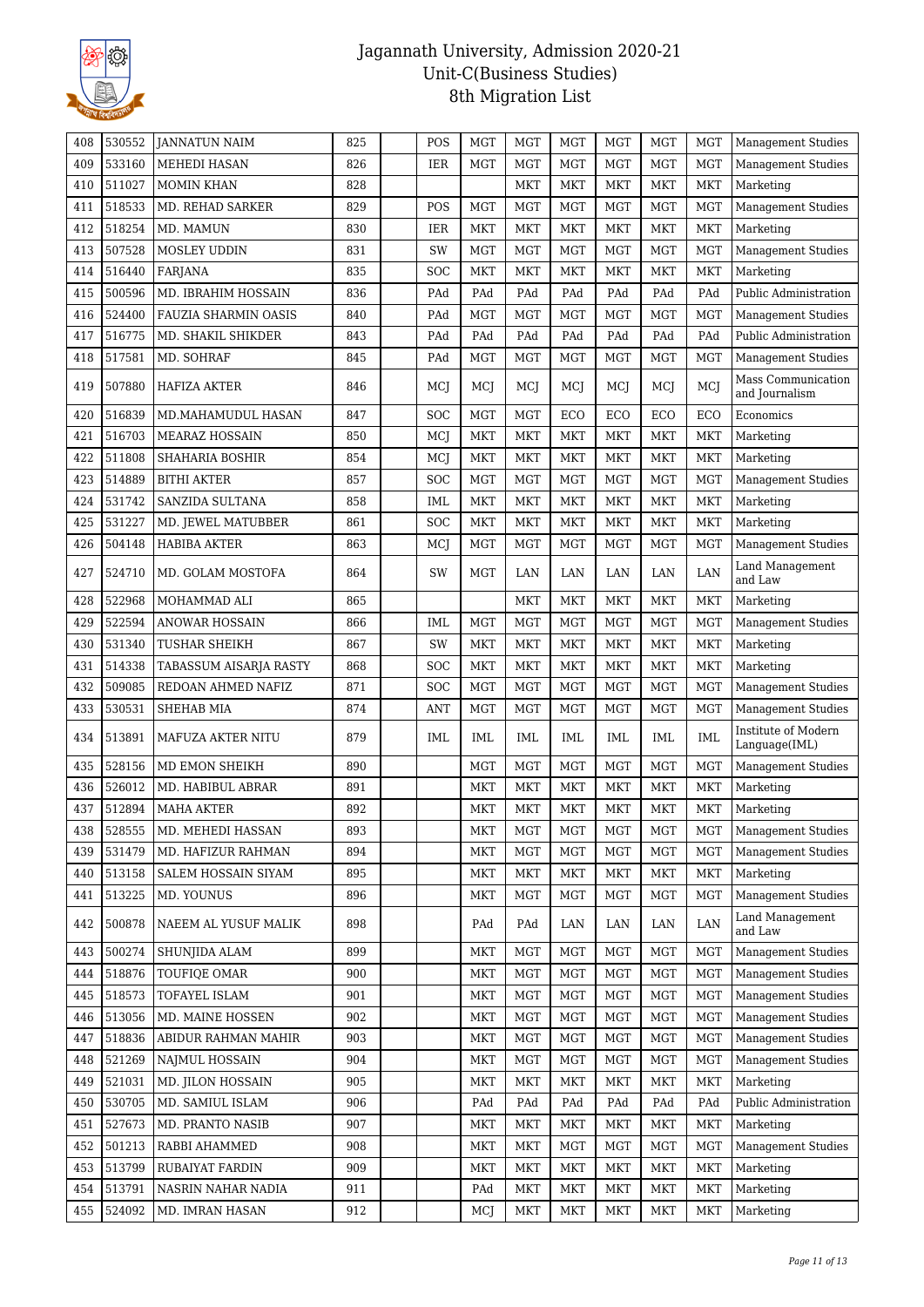

| 456 | 514083           | FATEHA SULTANA SHAFA                | 914          | <b>SOC</b> | MKT                      | <b>MGT</b>               | <b>MGT</b> | <b>MGT</b>               | <b>MGT</b> | <b>Management Studies</b>              |
|-----|------------------|-------------------------------------|--------------|------------|--------------------------|--------------------------|------------|--------------------------|------------|----------------------------------------|
| 457 | 502765           | <b>JOY BISWAS</b>                   | 915          | PAd        | MKT                      | MKT                      | <b>MKT</b> | <b>MKT</b>               | <b>MKT</b> | Marketing                              |
| 458 | 514015           | <b>UMMA MORIOM LAMEA</b>            | 916          | PAd        | <b>MKT</b>               | MKT                      | <b>MKT</b> | MKT                      | <b>MKT</b> | Marketing                              |
| 459 | 514424           | <b>DOLON AKTER</b>                  | 917          | POS        | POS                      | <b>MGT</b>               | <b>MGT</b> | <b>MGT</b>               | <b>MGT</b> | <b>Management Studies</b>              |
| 460 | 518390           | SAHADAT HOSSAIN SOBUJ               | 918          | POS        | <b>MKT</b>               | MKT                      | <b>MKT</b> | <b>MKT</b>               | <b>MKT</b> | Marketing                              |
| 461 | 505050           | MD. ROMAN HOSSEN                    | 919          | IER        | <b>MKT</b>               | MKT                      | <b>MKT</b> | MKT                      | <b>MKT</b> | Marketing                              |
| 462 | 533048           | MD. MURSHED                         | 923          | IER        | <b>MKT</b>               | <b>MKT</b>               | <b>MKT</b> | <b>MKT</b>               | <b>MKT</b> | Marketing                              |
| 463 | 527932           | MD HABIBUR RAHMAN                   | 924          | <b>MCJ</b> | <b>MKT</b>               | <b>MKT</b>               | <b>MKT</b> | MKT                      | <b>MKT</b> | Marketing                              |
| 464 | 517305           | MD. SHARIFUL ISLAM                  | 925          | PAd        | <b>MKT</b>               | MKT                      | <b>MKT</b> | <b>MKT</b>               | <b>MKT</b> | Marketing                              |
| 465 | 524112           | <b>TAJRIN AKTER</b>                 | 931          | POS        | POS                      | POS                      | POS        | POS                      | POS        | <b>Political Science</b>               |
| 466 | 518764           | MD. MUSTAQIM BILLAH                 | 932          | PAd        | <b>MKT</b>               | <b>MGT</b>               | <b>MGT</b> | <b>MGT</b>               | <b>MGT</b> | <b>Management Studies</b>              |
| 467 | 531247           | <b>SOHAN MRIDHA</b>                 | 933          | <b>IER</b> | IER                      | <b>MGT</b>               | <b>MGT</b> | <b>MGT</b>               | <b>MGT</b> | <b>Management Studies</b>              |
| 468 | 506558           | MST. SUMAIYA KHATUN                 | 936          | POS        | POS                      | <b>MGT</b>               | <b>MGT</b> | <b>MGT</b>               | <b>MGT</b> | Management Studies                     |
| 469 | 518420           | MD. ABDULLAH BOYATI                 | 940          | <b>BAN</b> | <b>BAN</b>               | <b>MGT</b>               | <b>MGT</b> | <b>MGT</b>               | <b>MGT</b> | <b>Management Studies</b>              |
| 470 | 530505           | KARTIK CHANDRO RAY                  | 941          | <b>BAN</b> | <b>BAN</b>               | <b>BAN</b>               | <b>BAN</b> | <b>BAN</b>               | <b>BAN</b> | Bangla                                 |
| 471 | 533177           | <b>MD.HRIDOY HASAN</b>              | 942          | MCJ        | MCJ                      | <b>MKT</b>               | <b>MKT</b> | MKT                      | <b>MKT</b> | Marketing                              |
| 472 | 510349           | RAKESH KUMAR DHAR                   | 944          | MCJ        | MCJ                      | <b>MGT</b>               | <b>MGT</b> | <b>MGT</b>               | <b>MGT</b> | <b>Management Studies</b>              |
| 473 | 524826           | <b>RIDAY MIA</b>                    | 945          | PAd        | PAd                      | <b>MGT</b>               | <b>MGT</b> | <b>MGT</b>               | <b>MGT</b> | <b>Management Studies</b>              |
| 474 | 517100           | MD. SIAM BAPARI                     | 950          | PAd        | PAd                      | PAd                      | PAd        | PAd                      | PAd        | Public Administration                  |
| 475 | 510025           | MST. MEHERUNNESA                    | 952          | PAd        | PAd                      | MGT                      | <b>MGT</b> | <b>MGT</b>               | <b>MGT</b> | <b>Management Studies</b>              |
| 476 | 513925           | <b>SUSMITA AKTAR EVA</b>            | 953          | MCJ        | MCJ                      | MCJ                      | MCJ        | MCI                      | MCJ        | Mass Communication<br>and Journalism   |
| 477 | 508630           | MEZBAH UDDIN TULIP                  | 961          | MCJ        | MCJ                      | MKT                      | <b>MKT</b> | MKT                      | <b>MKT</b> | Marketing                              |
| 478 | 526311           | REDOWAN RUBAYET<br><b>CHOWDHURY</b> | 963          | IER        | PAd                      | <b>MGT</b>               | <b>MGT</b> | <b>MGT</b>               | <b>MGT</b> | <b>Management Studies</b>              |
| 479 | 501754           | NILUT POL ROY ANKON                 | 964          | <b>ANT</b> | PAd                      | <b>MKT</b>               | <b>MKT</b> | <b>MKT</b>               | <b>MKT</b> | Marketing                              |
| 480 | 518128           | RAKIB MIA                           | 969          | IML        | <b>BAN</b>               | ECO                      | <b>MGT</b> | <b>MGT</b>               | <b>MGT</b> | <b>Management Studies</b>              |
| 481 | 520904           | MUSHFIQUR RAHMAN                    | 972          | SW         | IER                      | MKT                      | <b>MKT</b> | <b>MKT</b>               | <b>MKT</b> | Marketing                              |
| 482 | 514878           | <b>MAHIYA RAHMAN</b>                | 973          | SW         | SW                       | SW                       | SW         | SW                       | SW         | Social Work                            |
| 483 | 522505           | <b>SUBORNA PODDER</b>               | 978          | SW         | <b>BAN</b>               | <b>BAN</b>               | <b>MGT</b> | <b>MGT</b>               | <b>MGT</b> | Management Studies                     |
| 484 | 511337           | MD. HABIBUR RAHMAN                  | 983          | IML        | IML                      | MKT                      | <b>MKT</b> | <b>MKT</b>               | <b>MKT</b> | Marketing                              |
| 485 | 500169           | ANIKANTAHSIN ANOY                   | 986          | <b>SOC</b> | MCJ                      | MCJ                      | MCJ        | MCJ                      | MCJ        | Mass Communication<br>and Journalism   |
| 486 | 502695           | MD.RASHEDUZZAMAN                    | 989          | SOC        | <b>BAN</b>               | LAN                      | LAN        | LAN                      | LAN        | Land Management<br>and Law             |
| 487 | 504878           | MD. ATIK REZA                       | 991          | <b>SOC</b> | PAd                      | MKT                      | MKT        | MKT                      | <b>MKT</b> | Marketing                              |
| 488 | 517748           | <b>RIFAT FAKIR</b>                  | 993          | <b>ANT</b> | <b>BAN</b>               | <b>BAN</b>               | <b>MKT</b> | <b>MKT</b>               | <b>MKT</b> | Marketing                              |
| 489 | 520302           | TANJIDUL ISLAM                      | 1000         | <b>ANT</b> | PAd                      | PAd                      | <b>MGT</b> | <b>MGT</b>               | <b>MGT</b> | <b>Management Studies</b>              |
| 490 | 500764           | MD. NAYEM HOSSAIN                   | 1001         |            | BAN                      | <b>BAN</b>               | <b>MGT</b> | <b>MGT</b>               | <b>MGT</b> | <b>Management Studies</b>              |
| 491 | 512031           | PARTHA SARKER                       | 1002         | ANT        | POS                      | POS                      | POS        | POS                      | POS        | Political Science                      |
| 492 | 518395           | MINHAZ-UL-ISLAM                     | 1004         |            | PAd                      | PAd                      | PAd        | PAd                      | PAd        | Public Administration                  |
| 493 | 520166           | RAKIBUL ISLAM                       | 1012         |            | POS                      | POS                      | POS        | POS                      | POS        | Political Science                      |
| 494 | 511587           | <b>AMRIN HOSSAIN</b>                | 1015         |            | <b>SOC</b>               | <b>BAN</b>               | <b>MKT</b> | <b>MKT</b>               | <b>MKT</b> | Marketing                              |
| 495 | 524585           | MST. IFFAT JAHAN                    | 1016         |            | PAd                      | MCJ                      | <b>MGT</b> | <b>MGT</b>               | <b>MGT</b> | <b>Management Studies</b>              |
| 496 | 518340           | MD. HUMAYON KABIR                   | 1020         |            | IER                      | <b>BAN</b>               | <b>MGT</b> | <b>MGT</b>               | <b>MGT</b> | <b>Management Studies</b>              |
| 497 | 514704           | ANHA AKTER NAJIN                    | 1032         |            | SW                       | MCJ                      | <b>MKT</b> | <b>MKT</b>               | <b>MKT</b> | Marketing                              |
| 498 | 511057           | MD. ARAFAT CHAUDHURY                | 1033         |            | <b>SOC</b>               | <b>BAN</b>               | <b>MGT</b> | <b>MGT</b>               | <b>MGT</b> | Management Studies                     |
| 499 | 519916           | PRITOM CHANDRA SAHA                 | 1036         |            | SW                       | PAd                      | <b>MGT</b> | <b>MKT</b>               | <b>MKT</b> | Marketing                              |
| 500 | 517206           | MD. FORHAD MIA                      | 1039         |            | IML                      | POS                      | ECO        | <b>MKT</b>               | <b>MKT</b> | Marketing                              |
|     |                  | RATNA AKTER                         |              |            | IML                      | MCJ                      | MCJ        | <b>MGT</b>               | <b>MGT</b> | <b>Management Studies</b>              |
| 501 | 514667           |                                     | 1040         |            |                          |                          |            |                          |            |                                        |
| 502 | 505509<br>507808 | ARFIN AKTER                         | 1043<br>1050 |            | <b>ANT</b><br><b>ANT</b> | <b>BAN</b><br><b>IER</b> | <b>BAN</b> | <b>MGT</b><br><b>MGT</b> | <b>MGT</b> | Marketing<br><b>Management Studies</b> |